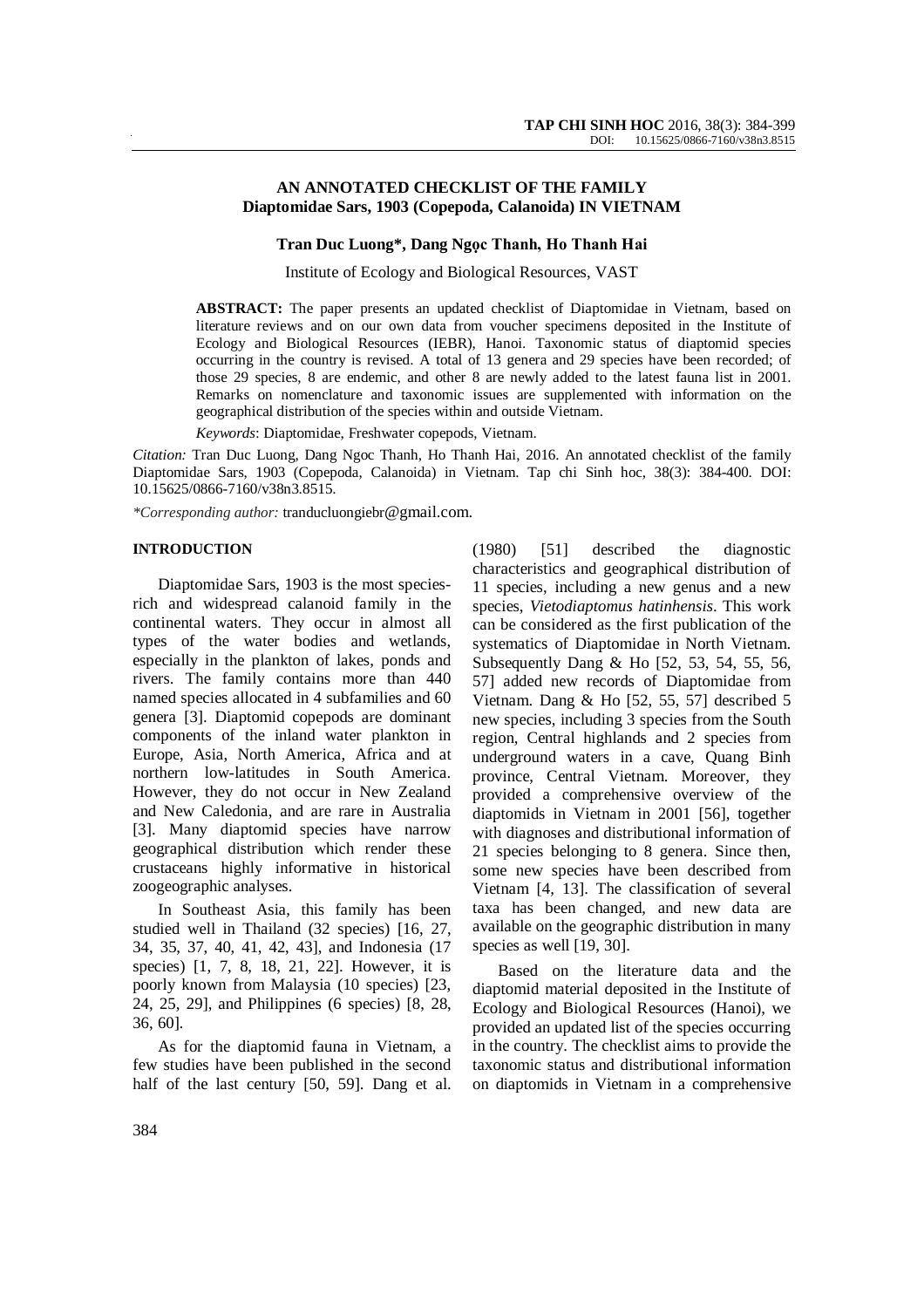form. This work will hopefully enhance the understanding of diaptomids in Vietnam and promote further studies, including phylogeny, biology and ecology.

## **MATERIALS AND METHODS**

Diaptomids were collected from various localities in Vietnam, and currently deposited in the Institute of Ecology and Biological Resources, Hanoi, Vietnam. Specimens were observed under a differential interference contrast microscope (CH40, Olympus, Japan).

Abbreviations used in the text are as follows: A1 = antennule;  $P5 = leg 5$ ; Enp = endopod; Exp = exopod; IEBR = Institute of Ecology and Biological Resources, Hanoi, Vietnam.

## **RESULTS**

**Taxonomic part**

# **Order Calanoida Sars, 1903**

**Family Diaptomidae Sars, 1903**

#### **Genus** *Allodiaptomus* **Kiefer, 1936**

Type species: *Allodiaptomus mirabilipes* Kiefer, 1936

### *Allodiaptomus mieni* **Dang & Ho, 1985**

*Allodiaptomus mieni* Dang & Ho, 1985: 40- 44, fig. 1; Dang & Ho, 2001a: 203-204, fig. 13; Tran, 2012: 81.

Type locality: Pond at Gia Lai province, Vietnam.

Specimens examined: 3 males and 5 females (IEBR-CAL10.118), an aquaculture pond, An Giang province, VIII. 2010, coll. Tran D. L.

Ecology: Mostly occurring in rivers and aquaculture ponds.

Records from Vietnam: Central highlands, South Central coast and Mekong River delta [56].

Distribution: Only known from Vietnam.

#### *Allodiaptomus raoi* **Kiefer, 1936**

*Allodiaptomus raoi* Kiefer, 1936: 137-139, figs. 1-6; Dang & Ho, 2001a: 204-205, fig. 14; Tran, 2012: 81.

*Allodiaptomus raoi membranigera* Brehm, 1951: 100, figs. 8-11; Brehm, 1953: 252.

*Allodiaptomus (Reductodiaptomus) raoi*-Reddy, 1987: 114-119, figs. 1-30; Reddy, 1994: 41-42, figs. 182-197.

*Allodiaptomus specillodactylus*-Reddy, 1994: 41-42.

Type locality: Nellore, South India.

Specimens examined: 10 males and 7 females (IEBR-CAL10.106), Hau river, An Giang province, VIII. 2010, coll. Tran D. L.

Ecology: It occurs in permanent and stagnant freshwater bodies, such as rivers, aquaculture ponds; sometimes found in brackish waters.

Records from Vietnam: Dong Thap, My Tho, Long An [56]; An Giang (this study).

Distribution: Cambodia [9]; India [32]; Thailand [37].

## *Allodiaptomus specillodactylus* **Shen & Tai, 1964**

*Allodiaptomus specillodactylus* Shen & Tai, 1964a: 234, figs. 26-33; Shen & Song, 1979: 157-158, fig. 82; Dang & Ho, 2001a: 206-207, fig. 15; Tran, 2012: 81.

Type locality: Shuntak, South China.

Specimens examined: 4 males and 2 females (IEBR-CAL10.50), Vam Co Dong river, Long An province, X. 2010, coll. Tran D. L.

Ecology: In Vietnam, this species is found in slow-flowing water of rivers.

Records from Vietnam: Dong Thap, Long An and Tien Giang [56]; Long An (this study).

Distribution: China (Guangdong) [45, 47].

Remarks: Shen & Tai (1964a) [47] relied primarily on three diagnostic features to separate *Allodiaptomus raoi* from *A. specillodactylus*: (1) the spinous process on the antepenulimate segment of the right A1 in male with three teeth at the tip, (2) the basis of right P5 with rectangular hyaline process on the inner margin, (3) the two-segmented endopodites in the P5 of the males. Reddy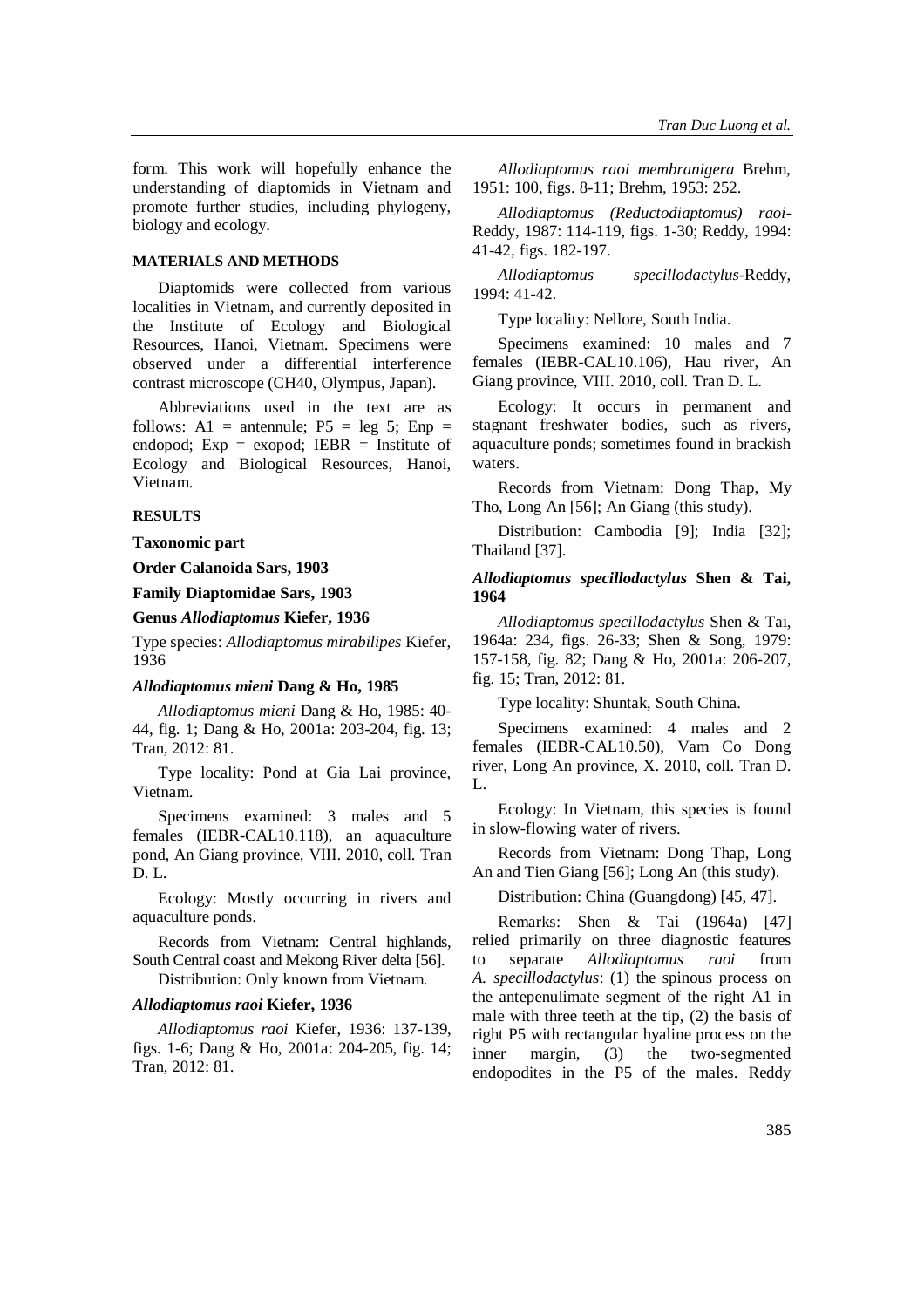(1987: 130-131) [31] redescribed *A. raoi* from India and proposed to sink *A. specillodactylus* in the synonymy of *A. raoi* based on reasons: the hyaline process on the inner margin of the basis in the right P5 also present in *A. raoi* and "the slight extension of the spinous process and the two-segmented condition of the endopodite in the right P5 do not warrant specific status, particularly when the intraspecific variation is taken into account". However, the specimens collected from Vietnam fit with both species *A. raoi* sensu Reddy (1987) from India and *A. specillodactylus* from China with detailed differences by the spinous process on the right A1 and the endopodite in the right P5 in male as proposed by Shen & Tai (1964a) [47]. Therefore, we place the Vietnamese specimens

#### **Genus** *Dentodiaptomus* **Shen & Tai, 1964**

as two distinct species.

Type species: *Dentodiaptomus javanus* (Grochmalicki, 1915)

## *Dentodiaptomus javanus* **(Grochmalicki, 1915)**

*Diaptomus javanus* Grochmalicki, 1915: 229-231, taf. 7, figs. 12a-e; Brehm, 1923: 225- 227, figs. 4-6; Kiefer, 1933: 598-599.

*Dentodiaptomus javanus*-Shen & Tai, 1964b: 444-445, figs. 7-13; Shen & Song, 1979: 145-146, fig. 74; Sanoamuang, 1999: 219, figs. 1-5; Dang & Ho, 2001a: 233-234, fig. 31; Tran, 2012: 81-82.

Type locality: Unknown.

Specimens examined: 24 males, 19 females (IEBR-CAL11.50), Bien Ho lake, Gia Lai province, VI. 2011, coll. Tran D. L.; 13 males, 27 females (IEBR-CAL12.41), Thac Mo lake, Binh Phuoc province, V. 2012, coll. Le H. A.

Ecology: The species is found in large freshwater bodies, such as: rivers, lakes and reservoirs.

Records from Vietnam: Central highlands, Binh Phuoc province [56]; Gia Lai province (this study).

Distribution: China (Yunnan) [45, 48]; Cambodia [9]; Thailand [37]; Indonesia [6, 22].

### **Genus** *Dolodiaptomus* **Shen & Tai, 1964**

Type species: *Dolodiaptomus spinicaudatus* Shen & Tai, 1964

## *Dolodiaptomus spinicaudatus* **Shen & Tai, 1964**

*Dolodiaptomus spinicaudatus* Shen & Tai, 1964b: 446-448, figs. 14-20; Shen & Song, 1979: 146-148, fig. 75; Ho et al., 2008: 29-31, fig. 3; Tran, 2012: 82, pl. V, fig. 40.

Type locality: Xishuangbanna, South China.

Specimens examined: 2 males, 1 female (IEBR-CAL08.63), Day river, Ha Nam province, IV. 2011, coll. Tran D. L.

Ecology: Relatively rare in Vietnam, only found in oligosaprobic waters of Day and Red rivers in the spring [19].

Records from Vietnam: Hanoi (My Duc district) [19].

Distribution: China (Yunnan) [45, 48].

#### **Genus** *Eodiaptomus* **Kiefer, 1932**

Type species: *Eodiaptomus lumholtzi* (Sars G.O., 1889)

### *Eodiaptomus draconisignivomi* **Brehm, 1952**

*Eodiaptomus draconisignivomi* Brehm, 1952: 215-216, figs. 1-2; Dang et al., 1980: 291-293, fig. 172; Reddy, 1994: 95-96, figs. 515-517; Dang & Ho, 2001a: 217-219, fig. 22; Sanoamuang, 2001a: 567-575, figs. 2-43; Tran, 2012: 82.

Type locality: In the environs of River Mekong, Cambodia.

Specimens examined: 8 males, 12 females (IEBR-CAL12.36), Lak lake, Dak Lak province, X. 2012, coll. Tran D. L.; 14 males, 7 females (IEBR-CAL06.18), Bach Ma stream, Thua Thien-Hue province, VI. 2012, coll. Tran D. L.

Ecology: Mostly collected from freshwaters, such as reservoirs, ponds and rivers; sometimes found among macrophytes in streams.

Records from Vietnam: Nghe An, Ha Tinh, Lam Dong, Binh Phuoc, Tien Giang [56]; Thua Thien - Hue, Dak Lak (this study).

Distribution: Cambodia [9, 32]; Thailand [38].

**Genus** *Hadodiaptomus* **Brancelj, 2005**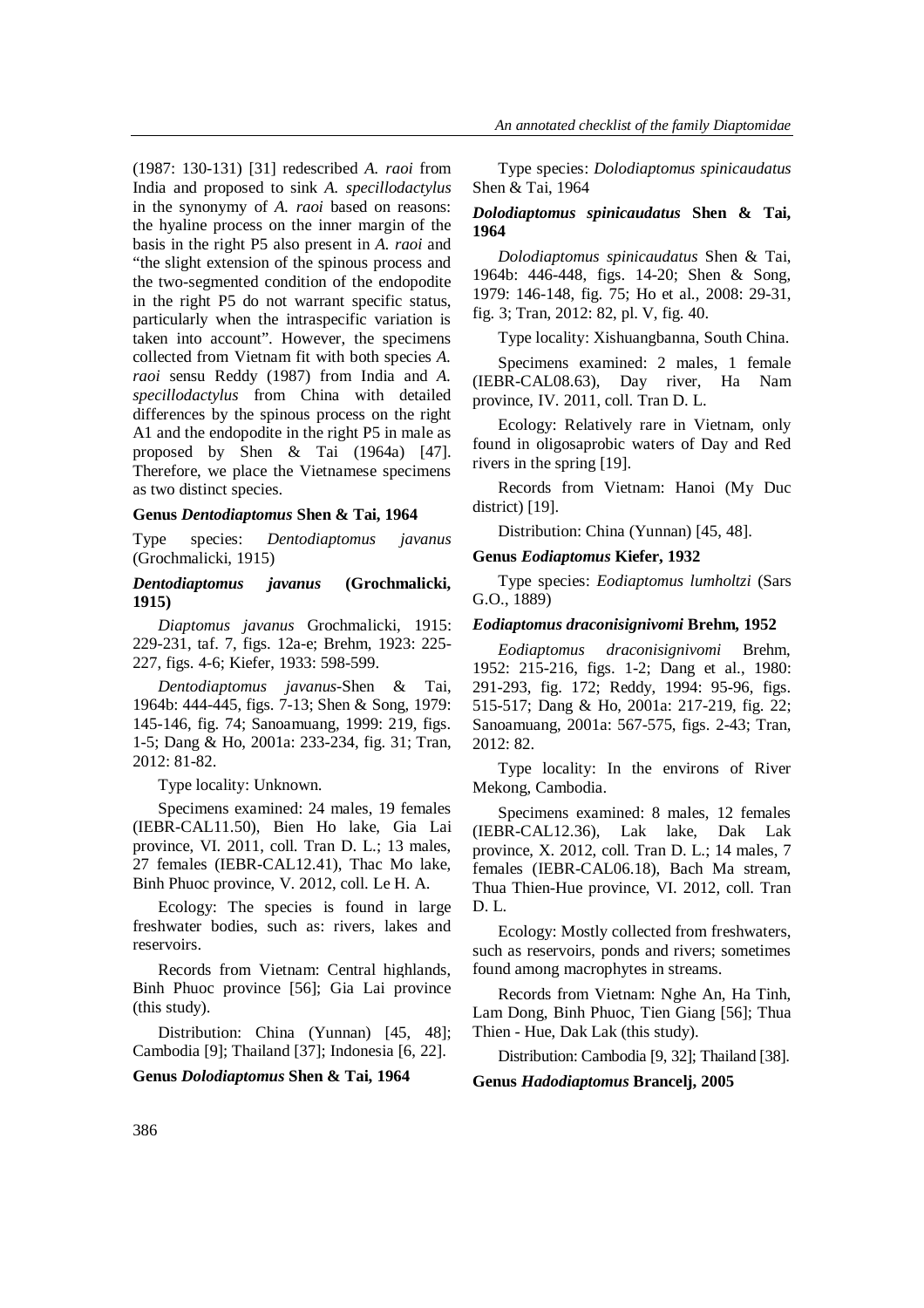Type species: *Hadodiaptomus dumonti*  Brancelj, 2005

## *Hadodiaptomus dumonti* **Brancelj, 2005**

*Hadodiaptomus dumonti* Brancelj, 2005: 57-70, figs. 1-17.

Type locality: Dang Water Cave, Ninh Binh, Vietnam.

Type material: Royal Museum in Brussels (Belgium) (I.G.30.112 COP 4651).

Ecology: Living in underground water bodies in cave.

Records from Vietnam: Ninh Binh (Dang cave, Cuc Phuong National Park) (Brancelj, 2005) [4].

Distribution: Only known from Vietnam.

#### **Genus** *Heliodiaptomus* **Kiefer, 1932**

Type species: *Heliodiaptomus viduus* (Gurney, 1916)

## *Heliodiaptomus elegans* **Kiefer, 1935**

*Heliodiaptomus elegans* Kiefer, 1935: 91- 93, figs. 6-10; Brehm, 1953: 33; Dussart & Defaye, 1983: 97; Reddy, 1994: 16-18, figs. 78- 83; Reddy & Dumont, 1999: 145-152, figs. 1- 38; Tran, 2012: 82.

*Heliodiaptomus elegans barbata* Brehm, 1951: 104-105, fig. 18-19.

*Heliodiaptomus serratus* Shen & Tai, 1962: 110-112, figs. 20-26; Shen & Song, 1979: 115- 116, fig. 57; Dang et al., 1980: 295-296, fig. 174; Dang & Ho, 2001a: 221-222, fig. 24; synonymized by Reddy & Dumont (1999: 145).

Type locality: Pond near Rangoon, Myanmar.

Specimens examined: 11 males, 5 females (IEBR-CAL10.48), river in Trang An, Ninh Binh province, V. 2010, coll. Tran D. L.; 9 males, 12 females (IEBR-CAL12.54), Da river, Hoa Binh province, VII. 2012, coll. Tran D. L.

Ecology: It lives in lakes, ponds and river deltas and hilly areas.

Records from Vietnam: Red River delta and Mekong River delta [56].

Distribution: Cambodia [9]; Myanmar [32]; China [45, 46]; Bangladesh [33].

Remarks: Reddy & Dumont (1999) [33] redescribed *H. elegans* Kiefer, 1935 and proposed to sink *H. serratus* Shen & Tai, 1962 in the synonymy of *H. elegans*. The species was recorded in Vietnam as a species, *Heliodiaptomus serratus* Shen & Tai, 1962 (Dang & Ho, 2001a) [56].

## *Heliodiaptomus falxus* **Shen & Tai, 1964**

*Heliodiaptomus falxus* Shen & Tai, 1964a: 232-233, figs. 19-25; Shen & Song, 1979: 116- 117, fig. 58; Dang et al., 1980: 293-295, fig. 173; Dussart & Defaye, 1983: 98; Reddy, 1994: 21-22, figs. 97-103; Dang & Ho, 2001a: 219- 220, fig. 23; Tran, 2012: 82.

Type locality: Shuntak, South China.

Specimens examined: 17 males, 31 females (IEBR-CAL15.78), Nhue river, Ha Noi, V. 2015, coll. Nguyen T. C.

Ecology: Mostly collected from river deltas.

Records from Vietnam: Red River delta [56].

Distribution: China (Guangdong) [45, 47].

#### **Genus** *Mongolodiaptomus* **Kiefer, 1937**

Type species: *Mongolodiaptomus birulai* (Rylov, 1922)

#### *Mongolodiaptomus birulai* **(Rylov, 1923)**

*Diaptomus birulai* Rylov, 1923: 63, pl. 1, figs. 4-8; Brehm, 1930: 146, figs. 7-8.

*Mongolodiaptomus formosanus* Kiefer, 1937: 58-67, figs. 1-6; Shen & Tai, 1962: 105- 107, figs. 1-7; Dang et al., 1980: 296-298: fig. 175.

*Mongolodiaptomus birulai-*Lai & Fernando, 1979: 234-239, figs. 61-73; Shen & Song, 1979: 95-96, fig. 44; Reddy et al., 2000: 108; Dang & Ho, 2001a: 222-224, fig. 25; Tran, 2012: 83.

Type locality: Unknown.

Specimens examined: 35 males, 18 females (IEBR-CAL08.68), Cau river, Bac Giang province, V. 2008, coll. Tran D. L.; 12 males, 16 females (IEBR-CAL11.49), a pond in Kbang, Gia Lai province, VI. 2011, coll. Tran D. L.

Ecology: It occurs in clear or turbid waters in wide variety of habitats, such as aquaculture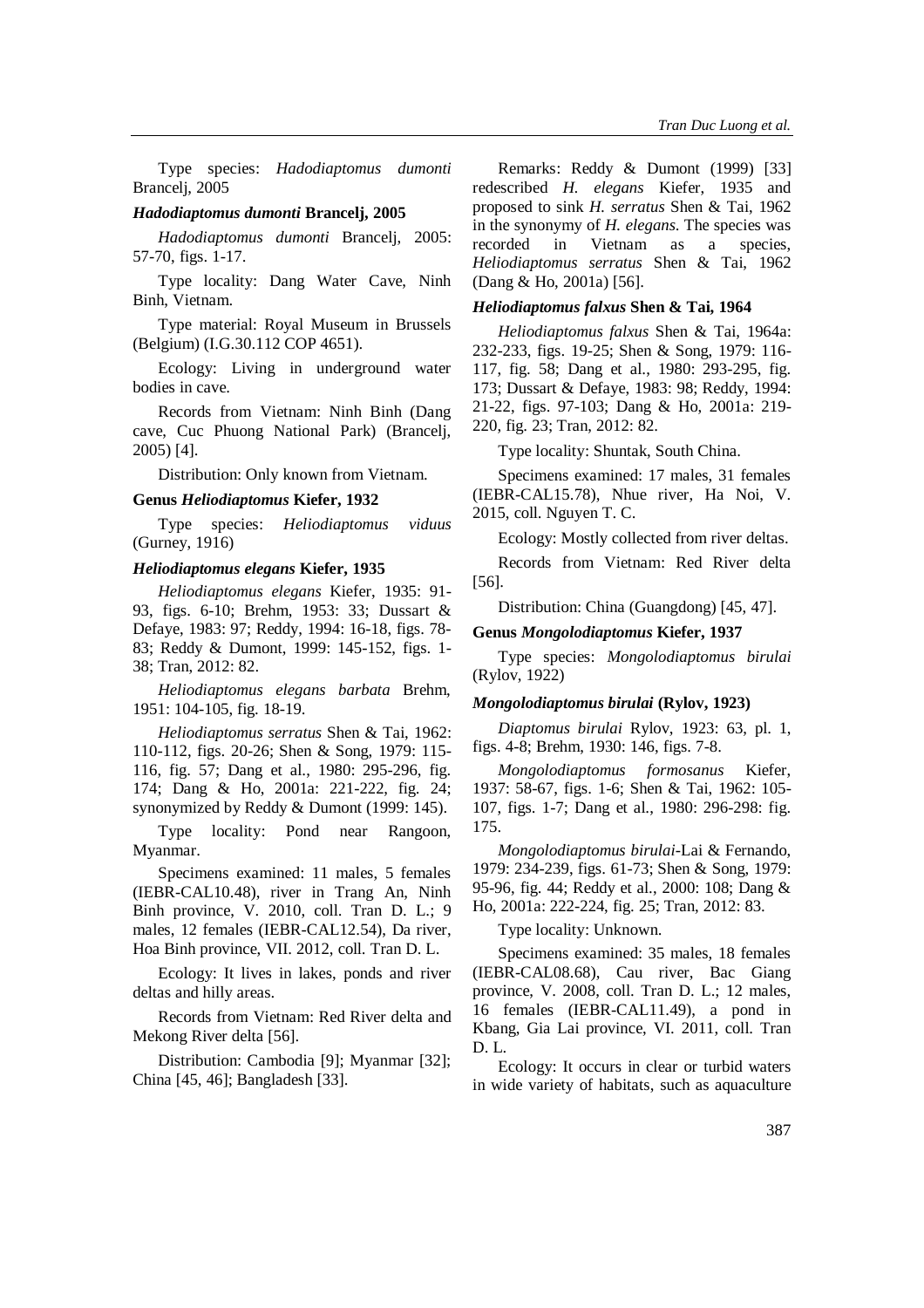ponds, lakes, reservoirs and river deltas, hilly and mountainous areas.

Records from Vietnam: All provinces (Dang & Ho, 2001a) [56].

Distribution: China (Guangdong, Guangxi, Yunnan, Fujian, Hunan, Zhejiang, Jiangsu, Hubei) [45]; Philippines [28].

Remarks: Shen & Song (1979) [45] and Dang & Ho (2001a) [56] considered *M. formosanus* Kiefer, 1937 as a junior synonym of *Mongolodiaptomus birulai* (Rylov, 1923) while Lai et al. (1979) [28] and Reddy et al. (2000) [35] listed them as two distinct species.

#### *Mongolodiaptomus botulifer* **(Kiefer, 1974)**

*Neodiaptomus botulifer* Kiefer, 1974: 420- 424, figs. 1-13; Lai & Fernando, 1978a: 230- 232, figs. 1-11; Lai & Fernando, 1978b: 118- 119, figs. 22-27; Lai & Fernando, 1980: 53-54; Boonsom, 1984: 227; Lim & Fernando, 1985: 85; Reddy, 1994: 64-67, figs. 357-369; Reddy et al., 1998: 201-208, figs. 1-36; Dang & Ho, 2001a: 230-231, fig. 29.

*Diaptomus visnu* Daday, 1906: 200-201, pl. 16, figs. 17-20; Tollinger, 1911: 32-33, figs. S; Brehm, 1954: 418.

?*Heliodiaptomus visnu*-Kiefer, 1932: 474.

*Neodiaptomus malaindosinensis* Lai & Fernando, 1978a: 232-234: figs. 12-29; Lai & Fernando, 1981: 164-165, figs. 77-79; Reddy, 1994: 54-56, figs. 286-303; synonymized by Reddy et al. (1998: 208).

*Mongolodiaptomus botulifer*-Reddy et al., 2000: 108; Tran, 2012: 83.

Type locality: A fish pond at Butterworth, Penang, Malaysia.

Specimens examined: 22 males, 19 females (IEBR-CAL05.24), Tra Khuc river, Quang Ngai, IV. 2005, coll. Le H. A.; 24 males, 36 females (IEBR-CAL09.31), a pond, Kien Giang province, XII. 2009, coll. Tran D. L.

Ecology: This species has been found in various freshwaters bodies, such as aquaculture ponds, reservoirs, lakes and rivers, and especially favors the stagnant and eutrophic waters.

Records from Vietnam: Lam Dong, Binh

Thuan, Binh Phuoc and Mekong River delta [56]; Quang Ngai, Kien Giang (this study).

Distribution: Cambodia; Thailand; Malaysia; Singapore [32, 34].

Remarks: Daday (1906) [12] described *Diaptomus visnu* from Singapore. He reported that the same diaptomid had occurred in the Botanical Garden, Sai Gon, Vietnam, but he did not give any details of the female, and the description of the male is not detailed enough to enable accurate species diagnosis [23].

*Neodiaptomus botulifer* was originally described from Butterworth (Northwest Malaysia) by Kiefer (1974) [20]. It was redescribed by Lai & Fernando (1978a) [23] and Reddy et al. (1998) [34]. Reddy et al. (2000) [35] amended delimitation of *Mongolodiaptomus* and transferred *Neodiaptomus botulifer* to the genus *Mongolodiaptomus*. Reddy et al. (1998) [34] proposed to sink *Neodiaptomus malaindosinensis* Lai & Fernando, 1978 in the synonymy of *M. botulifer*.

Based on the original descriptions of Daday (1906) [12] and Kiefer (1974) [20], the redescription of Lai & Fernando (1978a) [23] and the SEM pictures provided by Reddy et al. (2000) [35], we consider the diaptomids under the name *Diaptomus visnu, Phyllodiaptomus (?) visnu, Neodiaptomus visnu, Neodiaptomus botulifer* to be conspecific, with the valid name *Mongolodiaptomus botulifer* (Kiefer, 1974).

Based on careful examination of the specimens collected in 2007, 2008 from South Vietnam, we record *Mongolodiaptomus botulifer* (Kiefer, 1974) with common occurence in the freshwater bodies in South Vietnam (Ninh Thuan, Kon Tum, Gia Lai, Ca Mau and Sai Gon).

## *Mongolodiaptomus calcarus* **(Shen & Tai, 1965)**

*Allodiaptomus calcarus* Shen & Tai, 1965: 126-128, figs. 1-7; Shen & Song, 1979: 155- 156, fig. 80; Dang et al., 1980: 287-288, fig. 170; Dussart & Defaye, 1983: 100; Reddy, 1994: 38-39, figs. 170-176; Reddy et al., 1998: 213-220, figs. 64-94; Dang & Ho, 2001a: 210- 212, fig. 18.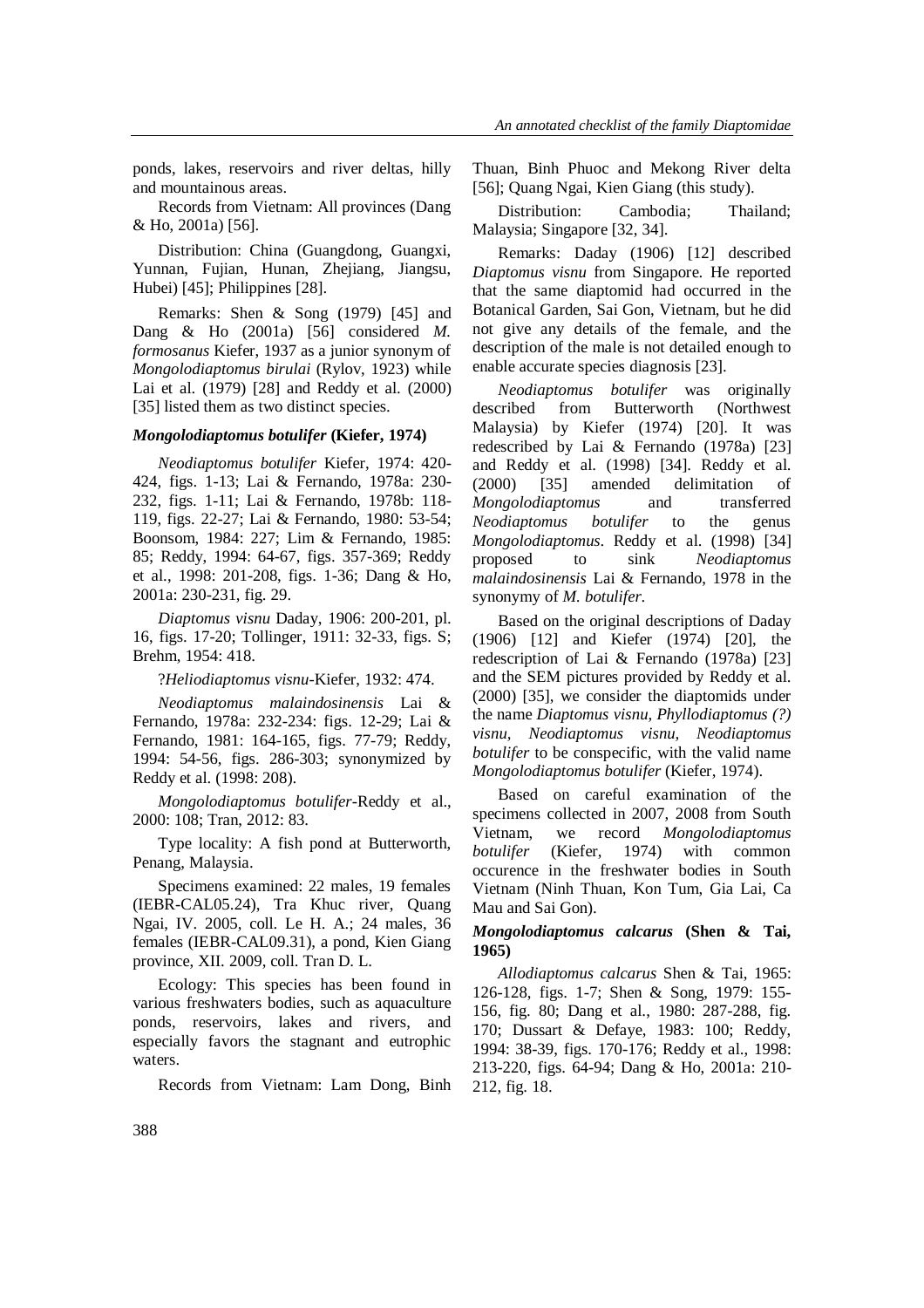*Neodiaptomus mephistopheles*-Lai & Fernando, 1978b: 119-120, figs 28-34; Bricker et al., 1978: 1-14; Lai & Fernando, 1980: 53; Lai & Fernando, 1981: 165, figs. 73-76; Boonsom, 1984: 227; Lai, 1986: 43.

*Mongolodiaptomus calcarus-*Reddy et al., 2000: 108; Tran, 2012: 83.

Type locality: A pond at Kweihsien, Guangxi province, South China.

Specimens examined: 6 males, 12 females (IEBR-CAL08.73), Pa Khoang lake, Dien Bien province, VI. 2008, coll. Tran D. L.; 13 males, 4 females (IEBR-CAL10.24), Da river, Hoa Binh, IV. 2010, coll. Tran D. L.

Ecology: It is found in temporary (aquaculture ponds) or permanent water bodies, such as lakes and rives.

Records from Vietnam: Northeast and Northwest areas [56].

Distribution: China (Guangdong, Guangxi) [45]; Thailand; Malaysia; Indonesia [34].

Remarks: Although Reddy et al. (2000) [35] reallocated this species to the genus *Mongolodiaptomus*, Dang & Ho (2001a) [56] referred to this species as *Allodiaptomus calcarus* Shen & Tai, 1965.

## *Mongolodiaptomus gladiolus* **(Shen & Lee, 1963)**

*Allodiaptomus gladiolus* Shen & Lee, 1963: 587-588, figs. 46-51; Shen & Song, 1979: 156- 157, fig. 81; Dang et al., 1980: 286-287: fig. 169; Dussart & Defaye, 1983: 99; Reddy, 1994: 36-37, figs. 164-169; Dang & Ho, 2001a: 212- 213, fig. 19.

*Mongolodiaptomus gladiolus-*Reddy et al., 2000: 108; Tran, 2012: 83.

Type locality: "Freshwater regions of the Chiekong River and the Delta of the Pearl River (Canton), China" [32].

Specimens examined: 7 males, 16 females (IEBR-CAL09.44), Cau river, Bac Giang province, VIII. 2009, coll. Tran D. L.; 17 males, 6 females (IEBR-CAL11.16), a fish pond, Hai Duong province, III. 2011, coll. Tran D. L.

Ecology: Mainly inhabiting aquaculture ponds and rivers in delta area.

Records from Vietnam: Hai Duong, Hung Yen [56], Bac Giang, Hai Duong (this study).

Distribution: China (Guangdong) [32, 45].

Remarks: Although Reddy et al. (2000) [35] reallocated this species to the genus *Mongolodiaptomus*, Dang & Ho (2001a) [56] referred to this species as *Allodiaptomus gladiolus* Shen & Lee, 1963.

## *Mongolodiaptomus pectinidactylus* **(Shen & Tai, 1964)**

*Allodiaptomus pectinidactylus* Shen & Tai, 1964a: 234-235, figs. 26-33; Shen & Song, 1979: 158-159, fig. 83; Dang et al., 1980; 284- 286, fig. 168; Dussart & Defaye, 1983: 99; Reddy, 1994: 39-40, figs. 177-181; Dang & Ho, 2001a: 207-208, fig. 16.

*Mongolodiaptomus pectinidactylus-*Reddy et al., 2000: 108; Tran, 2012: 83-84.

Type locality: Man-ning, Hainan Island, South China.

Specimens examined: 4 males, 5 females (IEBR-CAL10.26), Day river, Ha Nam province, III. 2010, coll. Tran D. L.

Ecology: Mainly inhabiting fish ponds and rivers in delta area.

Records from Vietnam: Red River delta [56].

Distribution: China (Hainan Island) [47].

Remarks: Although Reddy et al. (2000) [35] reallocated this species to the genus *Mongolodiaptomus*, Dang & Ho (2001a) [56] referred to this species as *Allodiaptomus pectinidactylus* Shen & Tai, 1964.

### *Mongolodiaptomus* **sp.1**

*Mongolodiaptomus* sp.1 Tran, 2012: 84, pl. V, figs. 43-44.

Specimens examined: 20 males, 12 females (IEBR-CAL11.48), Bien Ho lake, Gia Lai province , VI. 2011, coll. Tran D. L.

Ecology: Found in lakes.

Records from Vietnam: Gia Lai (Bien Ho lake).

Extralimital distribution: Unknown.

Remarks: *Mongolodiaptomus* sp.1 is a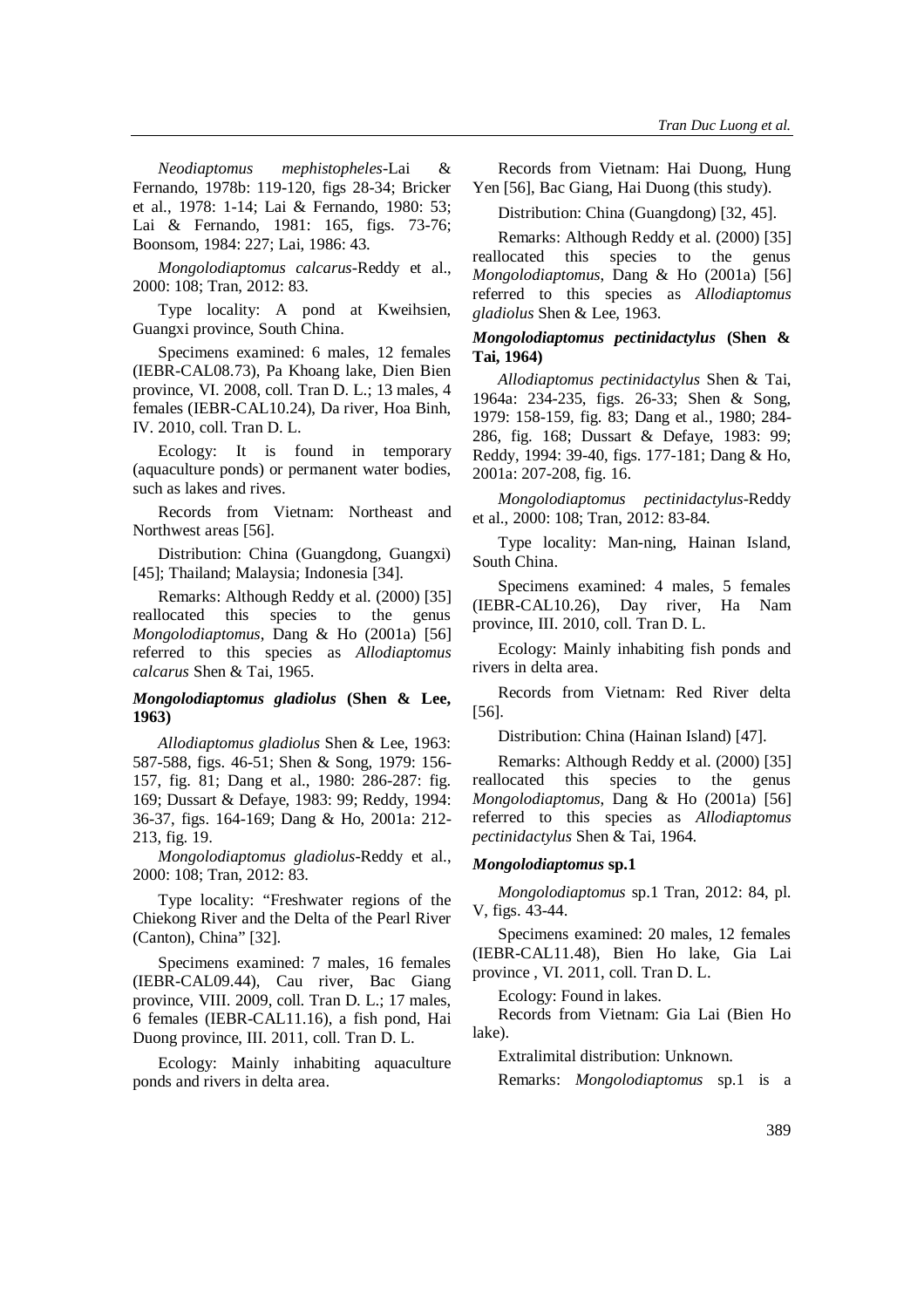member of the genus *Mongolodiaptomus* sensu Kiefer, 1938 and Reddy et al., 2000 because of: (1) the second and third urosomites of the male bearing setules on the right ventral margin; (2) the right caudal ramus in male with chitinous knob on the ventral side; (3) spine is present on 16th segment of the right antennule in male; (4) the male P5 has large and chitinous plate on the inner coxal segment; (5) Exp-2 of right P5 in male with a principal spine inserting in halfway of the lateral margin and a small spinous process occurring distally.

Only ten *Mongolodiaptomus* species have been known in the world (Reddy et al., 2000; Sanoamuang, 2001c) [35, 40]. *Mongolodiaptomus* sp.1 is very similar to *M. birulai* (Rylov, 1923) which is distributed in China [45], Philippines [28] and Vietnam [56], in the structure of P5 in the male, and lateral wings of the fifth pediger and the genital somite in the female. This species, however, can be distinguished from *M. birulai* by the comb-like spinous process on antepenultimate segment of right antennule in male (versus with rod-like process on antepenultimate segment in *M. birulai*). Most likely it is a new species or a subspecies of *M. birulai*, but a more detailed analysis of the morphological characteristics is needed to support our hypothesis.

## *Mongolodiaptomus* **sp.2**

*Mongolodiaptomus* sp.2 Tran, 2012: 84, pl. V, figs. 45-46.

Specimens examined: 35 males, 22 females (IEBR-CAL08.25), lake and stream in Nui Chua National Park, Ninh Thuan province, XI. 2008, coll. Tran D. L.

Ecology: It occurs in lakes and streams.

Records from Vietnam: Ninh Thuan province.

Extralimital distribution: Unknown.

Remarks: Like *Mongolodiaptomus* sp.1, this species fits the generic diagnosis of *Mongolodiaptomus* given in Kiefer (1938) and Reddy et al. (2000) [35]. The comb-like spinous process on the antepenultimate segment of right antennule present in the male of *Mongolodiaptomus* sp.2 is only shared with three species in the genus, *M. uenoi* (Thailand, Indonesia, China, Vietnam) *M. dumonti* (Thailand) and *M. calcarus* (China, Vietnam). Our species clearly differs from the species mentioned above in the structure of leg 5 in male. *Mongolodiaptomus* sp.2 is more closely related to *M. birulai*, *M*. sp.1 and *Allodiaptomus mieni* as they have similar morphology of P5 in male. *Mongolodiaptomus* sp.2 can be distinguished from the congeners by the following details of P5 in male: (1) Enp segment of right P5 is sturdy and large coneshaped (smaller and triangular in *M. birulai* and *M*. sp.1); (2) basis of right P5 with a prominent spur-like process on the middle of posterior surface (absent in *M. birulai*, *M*. sp.1 and *A. mieni*); (3) rectangular shape of hyaline lobe on middle of inner margin (semicircular shape in *A. mieni*); (4) principal lateral spine Exp-2 extending beyond the distal border of the segment (only reaching to distal border of Exp-2 segment in *M. birulai*, *M*. sp.1 and *A. mieni*) and (5) distal spine of Exp-2 large, triangular (vs. small, conical shape protrusion is present in *M. birulai* and *M*. sp.1, while the distal spine is absent in *A. mieni*). *Mongolodiaptomus* sp.2 very likely represents a new species, nevertheless we need more detailed morphological examinations to substantiate its taxonomic status.

## *Mongolodiaptomus uenoi* **(Kikuchi, 1936)**

*Diaptomus uenoi* Kikuchi, 1936: 198-200, figs. 1-6.

*Allodiaptomus rappeportae-*Dang & Ho, 1994; Dang & Ho, 2001a: 17-18: fig. 17; Dang & Ho, 2002: 278-280, fig. 4.

*Allodiaptomus uenoi-*Shen & Song, 1979: 153-155, fig. 79.

*Neodiaptomus uenoi-*Lai & Fernando, 1980: 56-57, fig. 3; Lai, 1986: 43-45, figs. 10-15.

*Mongolodiaptomus uenoi-*Kiefer, 1938: 56; Dussart & Defaye, 1983: 104; Reddy et al., 2000: 99-109, figs. 1-32; Tran, 2012: 84-85.

Type locality: Kosyun, Southern Formosa, China.

Specimens examined: 38 males, 22 females (IEBR-CAL10.36), a fish pond, Sa Thay, Kon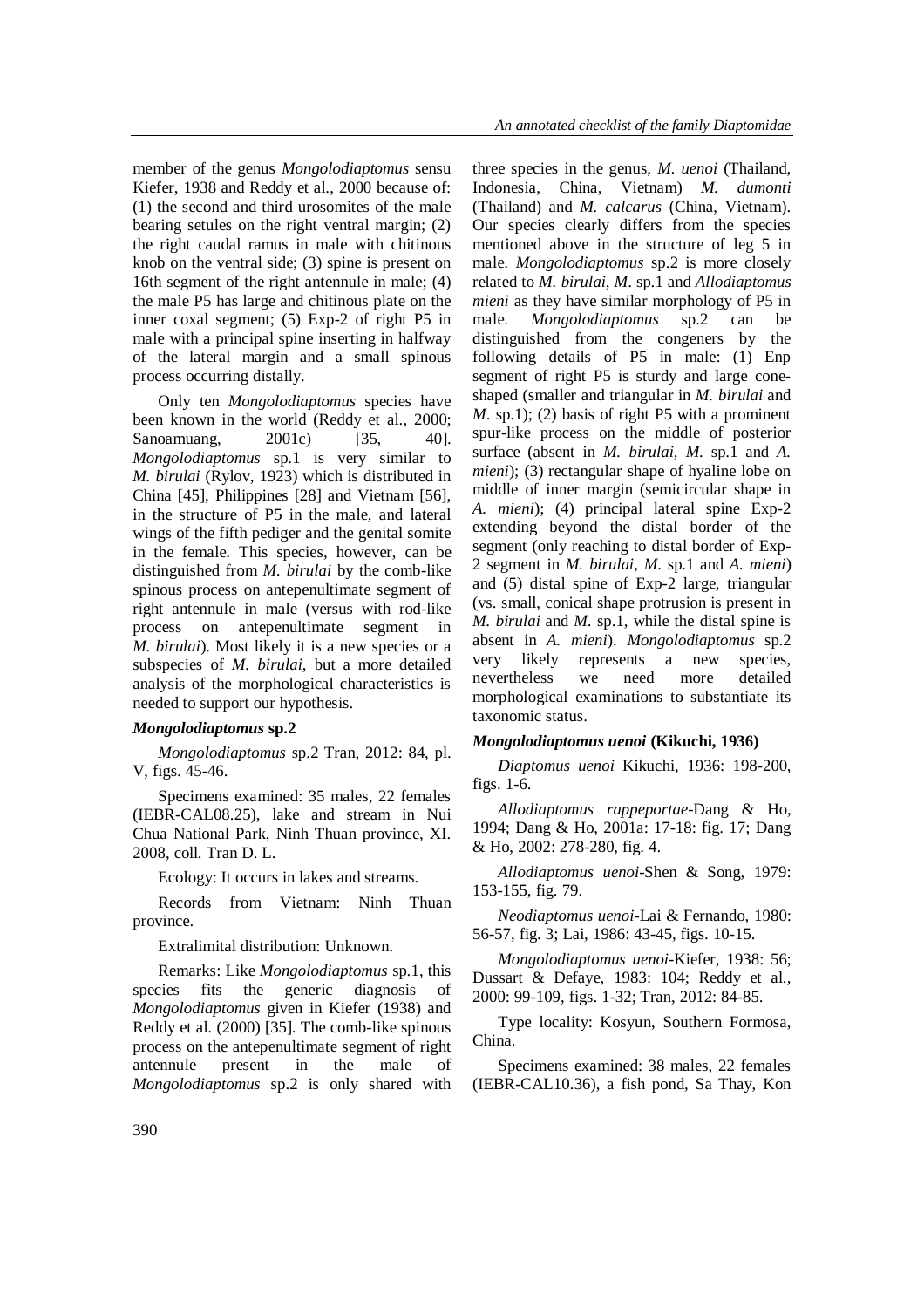Tum, VI. 2010, coll. Tran D. L.; 7 males, 2 females (IEBR-CAL12.39), Serepok river, Dak Lak province, X. 2012, coll. Tran D. L.

Ecology: Wide variety of habitats such as fish ponds, reservoirs, lakes and rivers.

Records from Vietnam: Quang Nam, Gia Lai, Kon Tum, Can Tho provinces [56]; Dak Lak (this study).

Distribution: Thailand [35]; Indonesia [26]; Taiwan (China) [45].

Remarks: Dang & Ho (1994, 2001a) [54, 56] recorded the species *Allodiaptomus rappeportae* (Brehm, 1923) from Phu Ninh reservoir (Quang Nam), Kon Tum and Can Tho provinces. The description and illustration of *A. rappeportae* by Dang & Ho (1994, 2001a) [54, 56] nonetheless fit the original description of *Diaptomus uenoi* Kikuchi, 1936 from Taiwan. Reddy et al. (2000) [35] redescribed *D. uenoi* and transferred it to *Mongolodiaptomus*. We identified the specimens collected in 2008, 2009 from Kon Tum and Gia Lai provinces, as *Mongolodiaptomus uenoi* (Kikuchi, 1936); their morphology completely fits the description of "*Allodiaptomus rappeportae*" by Dang & Ho (1994, 2001a) [54, 56]. For the reasons mentioned above, we propose to remove *Diaptomus rappeportae* Brehm, 1923 (= *Allodiaptomus rappeportae*, = ?*Phyllodiaptomus rappeportae*) from the list of diaptomid copepods of Vietnam, instead here we record *Mongolodiaptomus uenoi* (Kikuchi, 1936) with native distribution in the South Central coast, Central highlands and Mekong River delta regions.

#### **Genus** *Nannodiaptomus* **Dang & Ho, 2001**

Type species: *Nannodiaptomus phongnhaensis* Dang & Ho, 2001

## *Nannodiaptomus phongnhaensis* **Dang & Ho, 2001**

*Nannodiaptomus phongnhaensis* Dang & Ho, 2001b: 1-2, fig. 1; Tran, 2012: 85.

Type locality: River in Phong Nha cave, Quang Binh province, Vietnam.

Specimens examined: 26 males, 38 females (IEBR-COP-AED04.14.021), a siphon lake, Va cave, Quang Binh province, IV. 2014, coll. Tran D. L.

Ecology: This species was found in siphon lakes, temporary pools and underground rivers in karst cave.

Records from Vietnam: Quang Binh (Phong Nha-Ke Bang) [57].

Distribution: Only known from Vietnam.

#### **Genus** *Neodiaptomus* **Kiefer, 1932**

Type species: *Neodiaptomus schmackeri* (Poppe & Richard, 1892)

### *Neodiaptomus curvispinosus* **Dang & Ho, 2001**

*Neodiaptomus curvispinosus* Dang & Ho, 2001b: 2-3, fig. 2; Tran, 2012: 85.

Type locality: River in Phong Nha cave, Quang Binh province, Vietnam.

Specimens examined: 30 males, 50 females (IEBR-CAL09.35), stream near Bay Tang cave, Phong Nha-Ke Bang, VIII. 2009, coll. Nguyen D. T.; 25 males, 25 females (IEBR-CAL13.23), a pond inside Son Doong cave, Phong Nha-Ke Bang, Quang Binh province, IV. 2013, coll. Tran D. L.

Ecology: Living in temporary pools, underground rivers and the streams of karstic mountainous areas.

Records from Vietnam: Quang Binh (Phong Nha-Ke Bang) [57].

Distribution: Only known from Vietnam.

#### *Neodiaptomus schmackeri* **(Poppe & Richard, 1892)**

*Diaptomus schmackeri* Poppe & Richard, 1892: 149-151, figs. 1-6; Kiefer, 1928: 106-109, figs. 20-22; Brehm, 1930: 154.

*Neodiaptomus schmackeri*-Kiefer, 1932: 475, 509, fig. 87; Kiefer, 1939: 121-126, figs. 11-12; Brehm, 1953: 258-263; Rajendran, 1971: 92-99, figs. 1-2; Shen & Song, 1979: 139-141, fig. 71; Lai & Fernando, 1981: 165, figs. 24-35; Chang & Kim, 1986: 55-56; Borutzky et al., 1991: 426-427, fig. 189; Reddy & Reddy S., 1992: 125, fig. 1; Reddy, 1994: 46-48, figs. 198-215; Chang, 2009: 130-135, figs. 37-39; Tran, 2012: 85.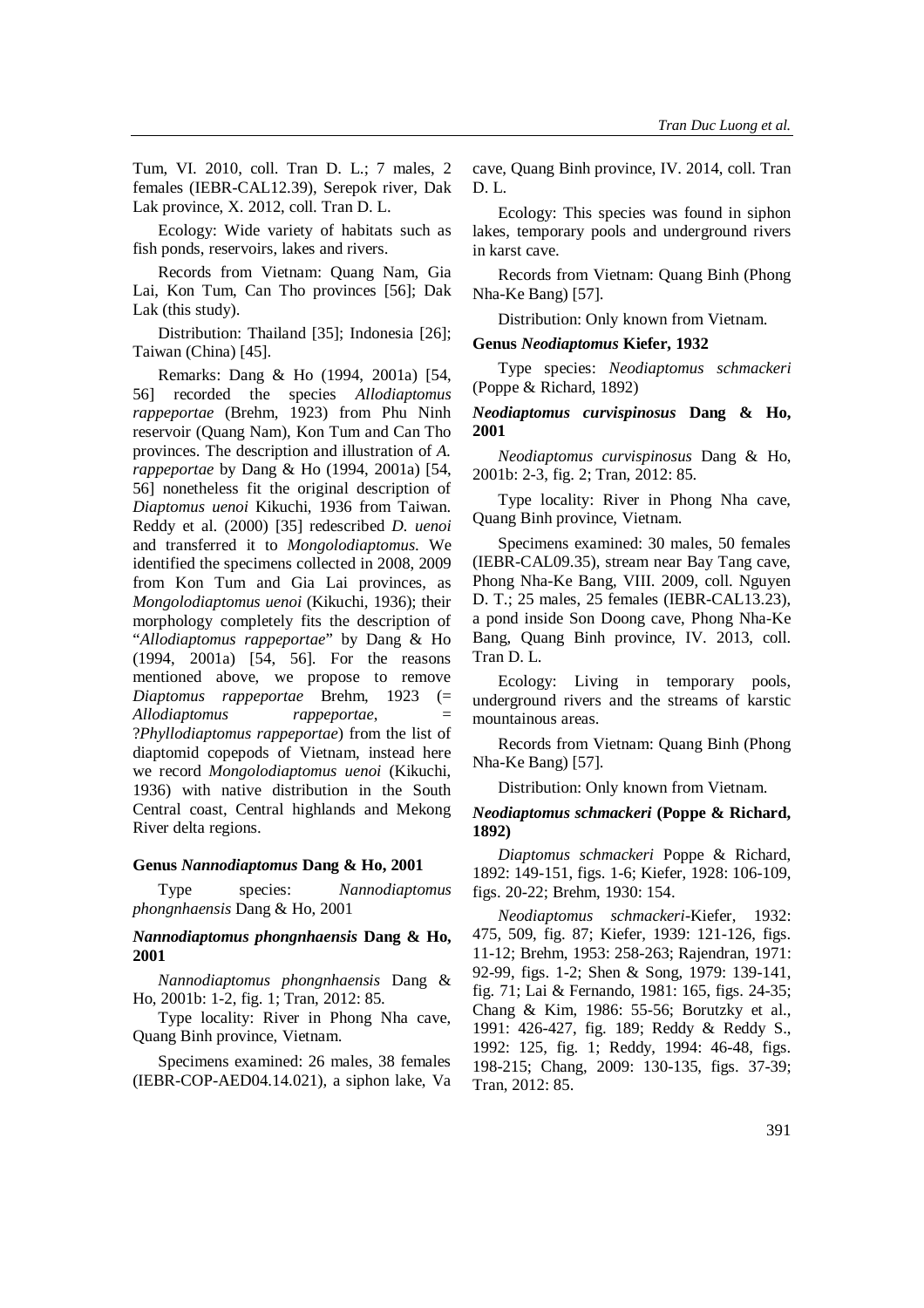*Diaptomus strigilipes*-Gurney, 1907: 30-31, pl. 2, figs. 18-20.

*Neodiaptomus strigilipes*-Kiefer, 1932: 475, 509; Brehm, 1953: 258-263, figs. 20-23; Dumont & Van de Velde, 1977: 62, fig. 10; Reddy & Radhakrishna, 1984: 28; Dussart & Fernando, 1985: 232-233, figs. 15-21.

*Diaptomus handeli*-Brehm, 1921: 194-195; Rylov, 1925: 313-314, figs. 8-13.

*Neodiaptomus handeli*-Kiefer, 1932: 475, 509; Mashiko, 1951: 144-145, fig. 3; Brehm, 1953: 258-263; Shen & Tai, 1962: 102-103; Shen & Sung, 1965: 167-168; Uéno, 1966: 105- 107, figs. 49-59; Lai & Fernando, 1978b: 113- 115, figs. 1-8; Dang et al., 1980; 301-304, fig. 177; Dang & Ho, 2001a: 226-228, fig. 27.

*Neodiaptomus bisegmentus* Hu, 1943: 115- 118, figs. A, 1-7.

Type locality: Lake Tahoo, China.

Specimens examined: 31 males, 36 females (IEBR-CAL06.32), a fish pond, Nghia Dan district, Nghe An province, III. 2006, coll. Tran D. L; 20 males, 20 females (IEBR-CAL12.66), a pond, Viet Tri, Phu Tho province, IX. 2012, coll. Tran D. L.

Ecology: It occurs in clear or turbid waters in wide variety of habitats, such as aquaculture ponds, lakes, reservoirs and river deltas, hilly and mountainous areas.

Records from Vietnam: Hai Duong, Bac Giang [56]; Nghe An, Phu Tho (this study).

Distribution: Thailand; Malaysia; Singapore; Philippines; China; India; Sri Lanka; Nepal; South Korea [11, 32].

Remarks: Dang & Ho (2001a) [56] recorded this species as *Neodiaptomus handeli* (Brehm, 1921) with native distribution in Hai Duong, Bac Giang provinces (Vietnam) and South of China (China). Shen & Song (1979) [45] considered *N. handeli* (Brehm, 1921) as a junior synonym of *N. schmackeri* (Poppe & Richard, 1892). This opinion is widely accepted (see Reddy (1994); Dussart & Defaye (2002); Chang (2009)) [11, 17, 32].

#### *Neodiaptomus vietnamensis* **Dang & Ho, 1998**

*Neodiaptomus vietnamensis* Dang & Ho,

1998: 1-6, fig. 3; Dang & Ho, 2001a: 228-229, fig. 28; Tran, 2012: 85.

*Neodiaptomus visnu* (non *Diaptomus visnu* Daday, 1906)-Dang & Pham, 1979: 1-4.

Type locality: Pond at Hoa Thang, Buon Ma Thuot, Dak Lak, Vietnam.

Specimens examined: 12 males, 6 females (IEBR-CAL09.18), Dong Nai river, Bien Hoa, VI. 2009, coll. Tran D. L.; 8 males, 18 females (IEBR-CAL10.39), a pond, Sa Thay, Kon Tum province, VI. 2010, coll. Tran D. L.

Ecology: Aquaculture ponds, lakes and river deltas, hilly and mountainous areas.

Records from Vietnam: Central highlands, Mekong River delta [56].

Distribution: Only known from Vietnam.

## *Neodiaptomus yangtsekiangensis* **Mashiko, 1951**

*Neodiaptomus yangtsekiangensis* Mashiko, 1951: 10-11, fig. 4; Shen & Tai, 1962: 103-04; Shen & Sung, 1965: 178; Shen & Song, 1979: 141-143, fig. 72; Dang et al., 1980: 299-301, fig. 176; Dussart & Defaye, 1983: 95; Borutzky et al., 1991: 428, fig. 190; Reddy, 1994: 60-62, figs. 319-326; Reddy et al., 1998: 208-212, figs. 37-63; Dang & Ho, 2001a: 224-226, fig. 26; Tran, 2012: 85-86.

Type locality: The Yangtsekiang river at Hankow, Central China.

Specimens examined: 5 males, 14 females (IEBR-CAL06.37), Ca river, Nghe An province, III. 2006, coll. Tran D. L.; 25 males, 25 females (IEBR-CAL06.22), a fish pond, Phu Loc, Thua Thien-Hue, VI. 2006, coll. Tran D. L.

Ecology: Aquaculture ponds, lakes and rivers. It is also found in brackish estuaries.

Records from Vietnam: Bac Kan, Thai Nguyen, Hai Duong, Hung Yen, Nghe An [56], Thua Thien-Hue (this study).

Distribution: Thailand [34]; China (Guangdong, Guangxi, Hubei, Jiangsu, Anhui) [45].

#### **Genus** *Phyllodiaptomus* **Kiefer, 1936**

Type species: *Phyllodiaptomus blanci* (Guerne & Richard, 1896)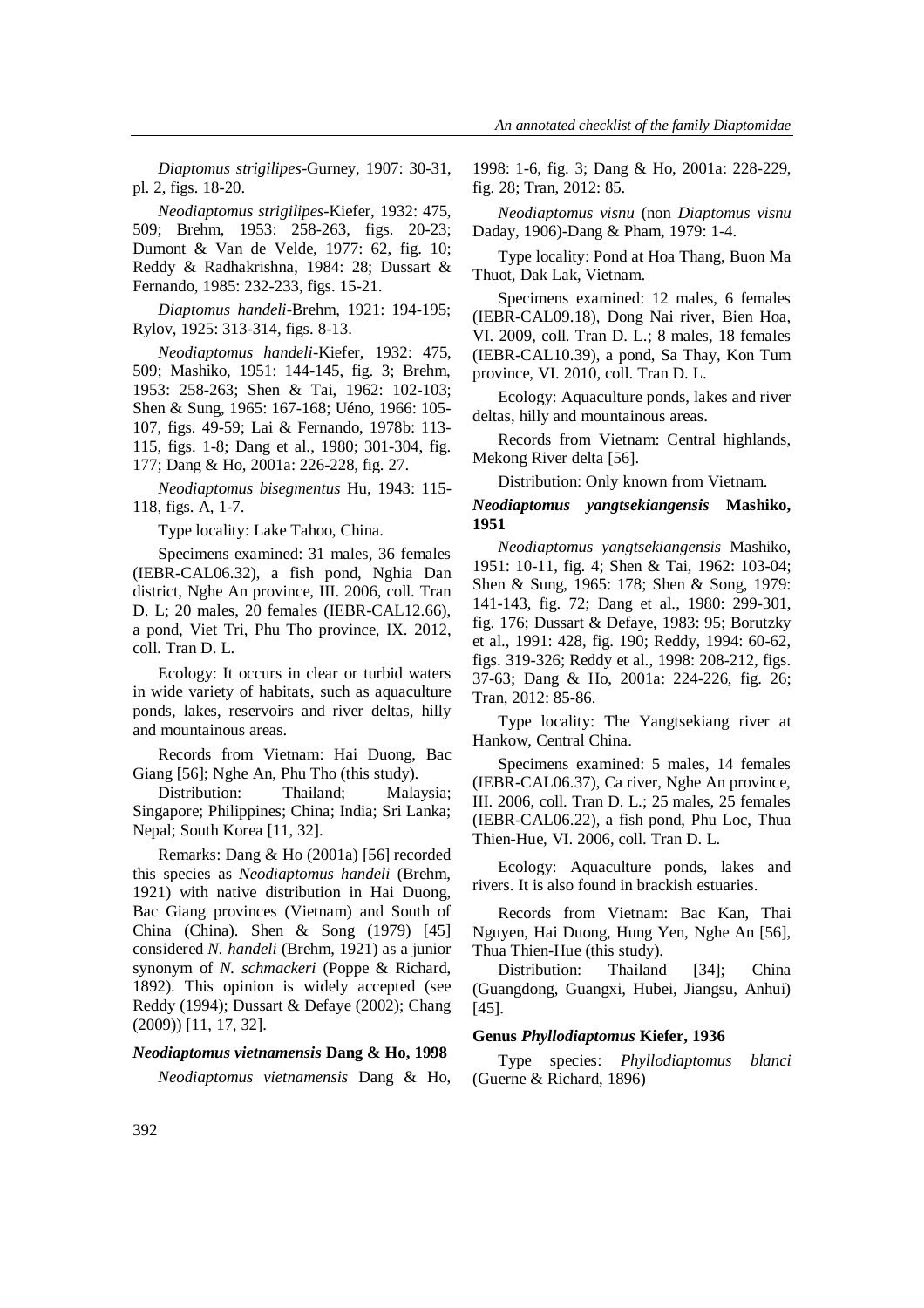#### *Phyllodiaptomus tunguidus* **Shen & Tai, 1964**

*Phyllodiaptomus tunguidus* Shen & Tai, 1964a: 235-237, figs. 34-42; Shen & Song, 1979: 148-149, fig. 76; Dussart & Defaye, 1983: 93; Reddy & Venkateswarlu, 1989: 142; Dang & Ho, 1991: 31-32, fig. 1-5; Dumont & Reddy, 1993: 81-86, figs. 69-118; Reddy, 1994: 82-85, figs. 455-463; Dang & Ho, 2001a: 231- 233, fig. 30; Tran, 2012: 86.

Type locality: Shuntak, South China.

Specimens examined: 15 males, 15 females (IEBR-CAL10.41), Day river, Ninh Binh, VI. 2010, coll. Nguen D. T.; 13 males, 8 females (IEBR-CAL12.70), a pond, Viet Tri, Phu Tho, XII. 2012, coll. Tran D. L.; 7 males, 31 femlaes (IEBR-CAL15.93), Ma river, Thanh Hoa province, IV. 2015, coll. Nguyen T. C.

Ecology: Wide variety of habitats, such as aquaculture ponds, reservoirs, lakes and rivers.

Records from Vietnam: Northern Vietnam [56].

Distribution: China (Guangdong, Yunan, Guangxi) [32, 45].

#### **Genus** *Sinodiaptomus* **Kiefer, 1932**

Type species: *Sinodiaptomus chaffanjoni* (Richard, 1897)

#### *Sinodiaptomus sarsi* **(Rylov, 1923)**

*Diaptomus chaffanjoni* var. *sarsi* Rylov, 1923: 71-73, pl. 2, figs. 13-18.

*Diaptomus chaffanjoni* (non Richard, 1897)- Sars, 1903: 17-19, fig. 1; Kikuchi, 1928: 71, pls. 19-20, figs. 21-28.

*Diaptomus sarsi*-Kiefer, 1928: 104, figs. 16- 19; Rylov, 1930: 191, fig. 62.

*Sinodiaptomus sarsi*-Kiefer, 1932: 472, 509, fig. 88; Kiefer, 1937: 293; Kiefer, 1938: 256, figs. 6-9; Kikuchi, 1940: 291, fig. 4; Borutzky, 1959: 47; Chen, 1963: 1, pls. 1-2, figs. 1-19; Kiefer, 1978: 157-158: pl. 70; Shen & Song, 1979: 121, fig. 61; Ho et al., 2008: 27-29, figs. 1-2; Chang, 2009: 124-127, fig. 33; Tran, 2012: 86, pl.V, fig. 39.

*Sinodiaptomus (Sinodiaptomus) sarsi*-Dussart & Defaye, 1983: 100; Borutzky, 1991: 420-422, fig. 187A.

*Sinodiaptomus (Sinodiaptomus) sarsi sarsi*-Reddy, 1994: 198-201, figs. 1065-1067, 1082- 1091; Dussart & Defaye, 2002: 124.

*Sinodiaptomus monrovia* Streletskaya, 1986.

Type locality: Harbin (Heilongjiang province), China.

Specimens examined: 2 males, 2 females (IEBR-CAL08.70), Day river, Ha Nam province, IV. 2008, coll. Tran D. L.

Ecology: This species is relatively rare in Vietnam, only found in oligosaprobic water of Day river in the spring [19].

Records from Vietnam: Ha Noi, Ha Nam [19].

Distribution: China; Korea; Mongolia; Japan; Iran; Azerbaijan; Russia [32].

#### **Genus** *Tropodiaptomus* **Kiefer, 1932**

Type species: *Tropodiaptomus orientalis* (Brady, 1886)

### *Tropodiaptomus foresti* **Defaye, 2002**

*Tropodiaptomus foresti* Defaye, 2002: 341- 350, figs. 1-3.

Type locality: Pond surrounded by temporary water, near Nha Trang, Khanh Hoa province, Vietnam.

Type material: Muséum national d'Histoire naturelle, Paris (MNHN-Cp1916).

Ecology: This species was found in a pond with temporary water, near Nha Trang city (Defaye, 2002) [13].

Records from Vietnam: Khanh Hoa (near Nha Trang city) [13].

Distribution: Only known from Vietnam.

#### *Tropodiaptomus oryzanus* **Kiefer, 1937**

*Tropodiaptomus oryzanus* Kiefer, 1937: 63- 64, figs. 12-16; Kiefer, 1938: 37-41, figs. 1-5; Shen & Tai, 1962: 114, figs. 27-34; Shen & Song, 1979: 87-88, fig. 39; Dang et al., 1980: 289-291, fig. 171; Kiefer, 1982: 241, figs. 1d, 9a-k; Dang & Ho, 2001a: 214-215, fig. 20; Chang & Kim, 1986: 52, pl. 2, figs. 6-9; Chang, 2009: 117-120, fig. 28; Tran, 2012: 86.

*Tropodiaptomus (Tropodiaptomus) oryzanus*-Dussart & Defaye, 2002: 143.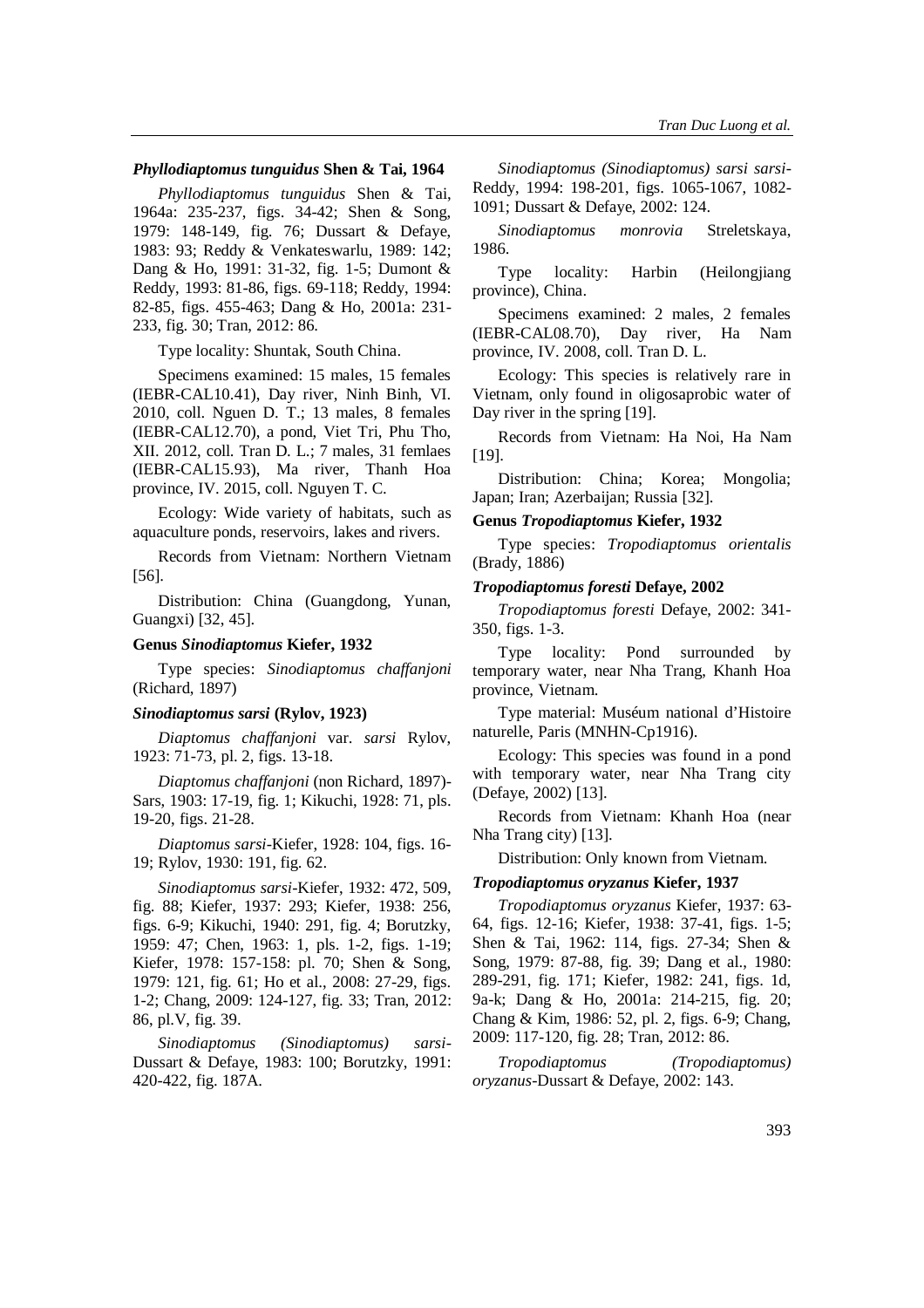Type locality: Unknown.

Specimens examined: 6 males, 8 females (IEBR-CAL10.21), Tuyet Son spring, Ha Noi, VIII. 2010, coll. Nguyen D. T.

Ecology: This species occurs in freshwater bodies such as streamside puddles, rivers and lakes.

Records from Vietnam: All provinces [56].

Distribution: China (Taiwan, Kiangsu, Hopei) [45]; Korea; Japan [11].

### *Tropodiaptomus vicinus* **(Kiefer, 1930)**

*Diaptomus vicinus* Kiefer, 1930: 121, figs. 10-12; Brehm, 1930: 142, fig. 1.

*Tropodiaptomus vicinus*-Kiefer, 1932: 501, fig. 57a; Kiefer, 1933: 540, figs. 18-25; Brehm, 1953: 291-292, figs. 54-56; Lai & Fernando, 1979: 229, figs. 22-28; Kiefer, 1982: 232-235, figs. 1k, 4a-k; Sanoamuang, 1999: 219, figs. 6- 11; Dang & Ho, 2001a: 215-217, fig. 21; Tran, 2012: 86.

Type locality: Rice fields at Singkarak, Sumatra, Indonesia.

Specimens examined: 17 males, 12 females (IEBR-CAL12.28), Konlok lake, Kon Ka King, Kon Tum, II. 2012, coll. Tran D. L.

Ecology: Mainly inhabiting large permanent bodies, such as lakes, reservoirs and rivers.

Records from Vietnam: Central highlands, Mekong River delta [56].

Distribution: Indonesia [22]; India [10]; Malaysia [25]; Thailand [37].

## **Genus** *Vietodiaptomus* **Dang, 1977**

Type species: *Vietodiaptomus hatinhensis* Dang, 1977.

### *Vietodiaptomus hatinhensis* **Dang, 1977**

*Vietodiaptomus hatinhensis* Dang, 1977: 97, fig. 1; Dang et al., 1980: 281-284, fig. 167; Dang & Ho, 2001a: 199-200, fig. 11; Dang & Ho, 2002: 275, fig. 2; Tran, 2012: 87.

Type locality: Boc Nguyen lake, Ha Tinh province, Vietnam.

Specimens examined: 3 males, 2 females (IEBR-CAL12.37), Bien Ho lake, Gia Lai province, X. 2012, coll. Tran D. L.; 2 males, 1 female (IEBR-CAL10.52), Han river, Da Nang, VIII. 2010, coll. Tran D. L.

Ecology: Aquaculture ponds, lakes and rivers, sometimes found in brackish waters.

Records from Vietnam: Ha Noi, Ha Tinh, Thua Thien-Hue provinces, Central highlands, Mekong River delta [56], Gia Lai, Da Nang (this study).

Distribution: Only known from Vietnam.

#### *Vietodiaptomus tridentatus* **Dang & Ho, 1985**

*Vietodiaptomus tridentatus* Dang & Ho, 1985: 40-44. fig. 2; Dang & Ho, 2001a: 201- 202, fig. 12; Tran, 2012: 87.

Type locality: Pond at My Tho, Tien Giang, Vietnam.

Specimens examined: 16 males, 21 females (IEBR-CAL11.51), Dakma lake, Gia Lai, VI. 2011, coll. Tran D. L.; 15 males, 15 females (IEBR-CAL09.23), Cai river, Kien Giang, XII. 2009, coll. Tran D. L.

Ecology: Living in freshwater bodies as fish ponds, lakes and rivers.

Records from Vietnam: My Tho, Tien Giang [56], Gia Lai, Kien Giang (this study).

Distribution: Only known from Vietnam.

### **DISCUSSION**

Based on the review of the published data and examination of the diaptomid collection deposited in IEBR, we updated the list of the diaptomid copepods occurring in Vietnam (Table 1). At present, 29 species of 13 diaptomid genera are known from the inland freshwaters of our country, of which two species were only identified at genus level. The most species-rich genus is *Mongolodiaptomus* with 8 species, followed by *Neodiaptomus*  (4 species), *Allodiaptomus*, *Tropodiaptomus* (3 species each), *Heliodiaptomus*, *Vietodiaptomus* (2 species), and *Dentodiaptomus*, *Dolodiaptomus*, *Eodiaptomus*, *Hadodiaptomus*, *Nannodiaptomus*, *Phyllodiaptomus*, *Sinodiaptomus* with one species in each. Eight species belonging to three genera are endemic to Vietnam. Eight species are newly added to the latest fauna list by Dang & Ho, 2001a [56]. Changes in taxonomic status concerned seven species.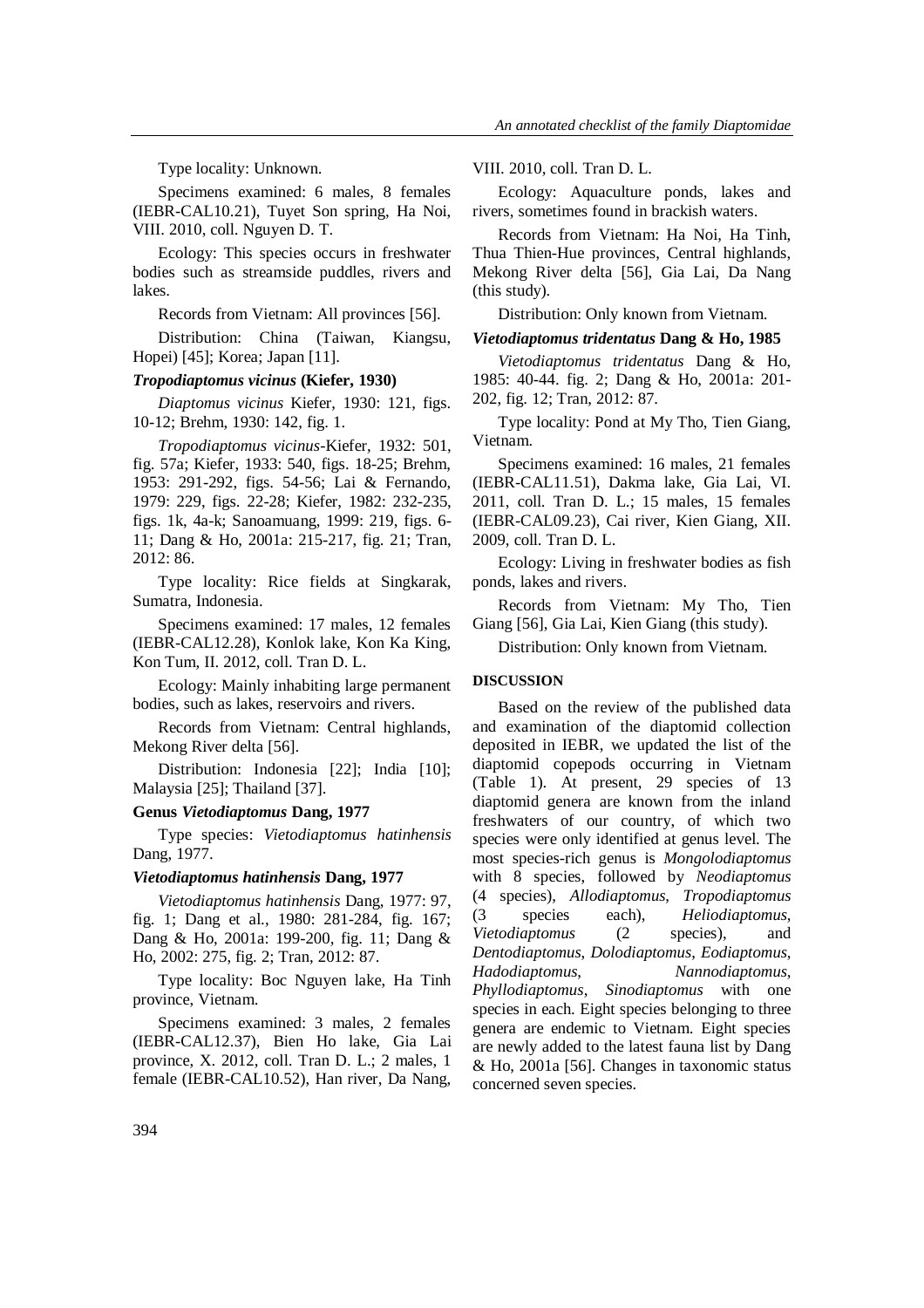| $\mbox{N}^0$   | Taxon                                            | Geographic distribution inVietnam |              |        |        |                    |        |         |
|----------------|--------------------------------------------------|-----------------------------------|--------------|--------|--------|--------------------|--------|---------|
|                |                                                  | I                                 | $\mathbf{I}$ | Ш      | IV     | V                  | VI     | VII     |
| $\mathbf{1}$   | Allodiaptomus mieni Dang & Ho, 1985*             |                                   |              |        |        | $+$                | $+$    | $^{+}$  |
| $\overline{c}$ | A. raoi Kiefer, 1936                             |                                   |              |        |        |                    |        | $^{+}$  |
| 3              | A. specillodactylus Shen & Tai, 1964             |                                   |              |        |        |                    |        | $^{+}$  |
| 4              | Dentodiaptomus javanus (Grochmalicki, 1915)      |                                   |              |        |        | $^{+}$             | $^{+}$ |         |
| 5              | Dolodiaptomus spinicaudatus Shen & Tai, 1964#    |                                   |              |        |        |                    |        |         |
| 6              | Eodiaptomus draconisignivomi Brehm, 1952         |                                   |              |        |        |                    | $+$    | $^+$    |
| 7              | Hadodiaptomus dumonti Brancelj, 2005*, #         |                                   |              | $+$    |        |                    |        |         |
| 8              | Heliodiaptomus elegans Kiefer, 1935 §            |                                   |              | $+$    |        |                    |        | $^{+}$  |
| 9              | H. falxus Shen & Tai, 1964                       |                                   |              | $^{+}$ |        |                    |        |         |
| 10             | Mongolodiaptomus birulai (Rylov, 1923)           | $^{+}$                            | $^{+}$       | $+$    | $^{+}$ | $^+$               | $^{+}$ | $^+$    |
| 11             | M. botulifer (Kiefer, 1974) §                    |                                   |              |        |        | $+$                |        | $+$     |
| 12             | M. calcarus (Shen & Tai, 1965) $§$               | $^{+}$                            | $^{+}$       |        |        |                    |        |         |
| 13             | M. gladiolus (Shen & Lee, 1963) $\S$             |                                   |              | $^{+}$ |        |                    |        |         |
| 14             | M. pectinidactylus (Shen & Tai, 1964) §          |                                   |              | $+$    |        |                    |        |         |
| 15             | Mongolodiaptomus sp.1#                           |                                   |              |        |        | $^{+}$             |        |         |
| 16             | Mongolodiaptomus sp.2#                           |                                   |              |        |        |                    | $^{+}$ |         |
| 17             | M. uenoi (Kikuchi K., 1936) §                    |                                   |              |        |        | $+$                |        |         |
| 18             | Nannodiaptomus phongnhaensis Dang & Ho, 2001*, # |                                   |              |        | $^{+}$ |                    |        |         |
| 19             | Neodiaptomus curvispinosus Dang & Ho, 2001*, #   |                                   |              |        | $^{+}$ |                    |        |         |
| 20             | N. schmackeri (Poppe & Richard, 1892) §          | $^{+}$                            | $^{+}$       | $^{+}$ | $^{+}$ |                    |        |         |
| 21             | N. vietnamensis Dang & Ho, 1998*                 |                                   |              |        |        | $+$                |        | $^{+}$  |
| 22             | N. yangtsekiangensis Mashiko, 1951               | $^{+}$                            | $+$          | $+$    | $^{+}$ |                    |        |         |
| 23             | Phyllodiaptomus tunguidus Shen & Tai, 1964       | $^{+}$                            | $+$          | $+$    | $^{+}$ |                    |        |         |
| 24             | Sinodiaptomus sarsi (Rylov, 1923) #              |                                   |              | $+$    |        |                    |        |         |
| 25             | Tropodiaptomus foresti Defaye, 2002*, #          |                                   |              |        |        |                    | $^{+}$ |         |
| 26             | T. oryzanus Kiefer, 1937                         | $^{+}$                            | $^{+}$       | $^{+}$ | $^{+}$ | $^+$               | $^{+}$ | $^+$    |
| 27             | T. vicinus (Kiefer, 1930)                        |                                   |              |        |        | $^{+}$             |        | $\,+\,$ |
| 28             | Vietodiaptomus hatinhensis Dang, 1977*           |                                   |              |        | $+$    | $\hspace{0.1mm} +$ | $^+$   | $^+$    |
| 29             | V. tridentatus Dang & Ho, 1985*                  |                                   |              |        |        | $^{+}$             |        | $^{+}$  |

*Table 1.* List of species and distribution of freshwater diaptomids in Vietnam

*Abbreviations and notes*: I. Northeast region; II. Northwest region; III. Red River delta and North Central coast regions; IV. North Central mountains region; V. Central highlands region; VI. South Central coast; VII. Mekong River delta; \* Species endemic in Vietnam; # The species were updated to list of Dang & Ho, 2001a; § Species with changed taxonomic status.

Distribution characteristics of north-south of diaptomids in Vietnam is remarkable. While two species, *M. birulai* and *T. oryzanus*, are widely distributed all over Vietnam, a group of species, *M. calcarus*, *N. schmackeri*, *N. yangtsekiangensis* and *P. tunguidus* are found only in northern Vietnam*.* Another group of diaptomid species, consisting of *A. mieni*, *D. javanus*, *E. draconisignivomi*, *M. botulifer* and *N. vietnamensis*, are distributed only in southern Vietnam. Especially, some species such as *A. raoi* and *A. specillodactylus* are

found only in the Mekong River delta*.* Several species such as *N. phongnhaensis*, *H. dumonti*  and *N. curvispinosus* have limited distributions in underground caves in the limestone mountains. In Vietnam, the species composition of groundwater dwelling calanoids has been poorly studied except for few records of Dang & Ho (2001b) [57] and Brancelj (2005) [4]. Never the less, the studies show that stygobiotic diaptomids are richest in Vietnam in comparison with other countries in Southeast Asia [5].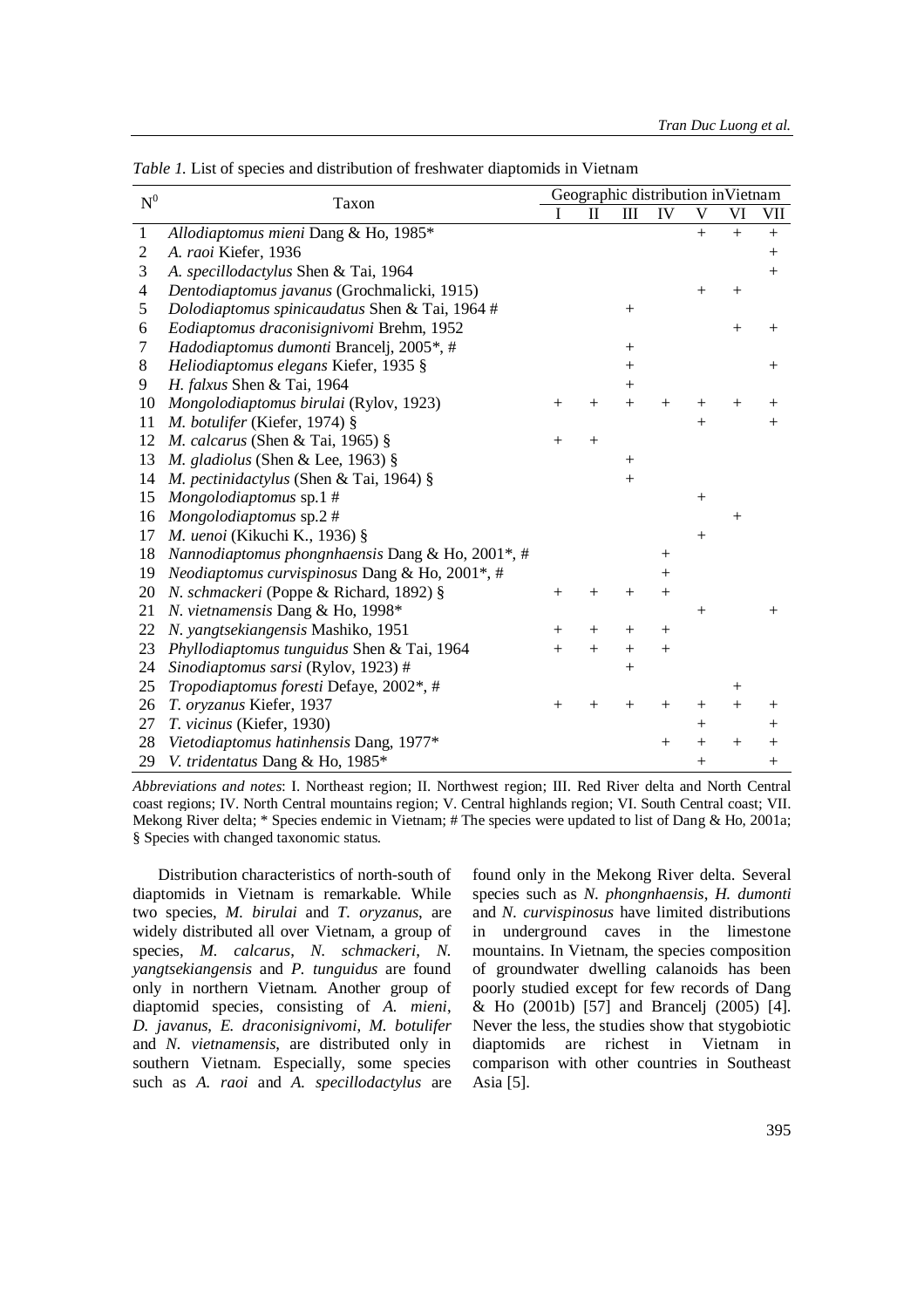## **CONCLUSION**

The family Diaptomidae Sars, 1903 was reviewed from Vietnam based on literature and available specimens. A total of 29 species in 13 genera has been recorded in Vietnam. Of which, eight are endemic and the other eight are newly added to the previous list compiled by Dang & Ho in 2001.

The diaptomid species is narrowly distributed because of their limitation on adaptation to various habitats in different geographical areas in Vietnam. The group is expected to have more diversity, and more new species, which are awaiting to be discovered. More extensive research is required on biogeographical distributions, ecology and phylogeny.

*Acknowledgments:* This research is funded by the Vietnam National Foundation for Science and Technology Development (NAFOSTED) under grant number 106-NN.05-2013.13 and the research support project for young scientists of Vietnam Academy of Science and Technology (VAST) (Project's ID: VAST.DLT.02/14-15). We would like to deeply thank Dr. Maria Hołyńska (Museum and Institute of Zoology-Polish Academy of Sciences, Warsaw, Poland) for her invaluable comments on the manuscript. Helpful comments of the reviewers are gratefully acknowledged.

## *REFERENCES*

- 1. Alekseev V. R., Haffner D. G., Vaillant J. J., Yusoff F. M., 2013. Cyclopoid and calanoid copepod biodiversity in Indonesia. J. Limnol., 72(s2): 245-274.
- 2. Boonsom J., 1984. The freshwater zooplankton of Thailand (Rotifera and Crustacea). Hydrobiologia, 113(1): 223- 229.
- 3. Boxshall G. A., Defaye D., 2008. Global diversity of copepods (Crustacea: Copepoda) in freshwater. Hydrobiologia, 595(1): 195-207.
- 4. Brancelj A., 2005. *Hadodiaptomus dumonti* n. gen., n. sp., a new freshwater stygobitic calanoid (Crustacea: Copepoda: Calanoida)

from Vietnam (South Asia) and a new member of the subfamily Speodiaptominae Borutzky, 1962. Hydrobiologia, 534(1): 57- 70.

- 5. Brancelj A., Boonyanusith C., Watiroyram S., Sanoamuang L., 2013. The groundwaterdwelling fauna of South East Asia. J. Limnol., 72(s2): 327-344.
- 6. Brehm V., 1923. Zur Mikrofauna javanischer Binnengewässer. Treubia, Bogor (formerly Buitenzorg), 3: 222-229.
- 7. Brehm V., 1933. Mitteilungen von der Wallacea-Expedition. Mitteilung IV. Einige neue Diaptomiden. Zool. Anz., 103(11-12): 295-304.
- 8. Brehm V., 1942. Über dei Diaptomiden und Pseudodiaptomiden der Zwischeneregion Wallacea. Int. Rev. ges. Hydrobiol. Hydrogr., 42(1-3): 269-287.
- 9. Brehm V., 1951. Cladocera und Copepoda Calanoida von Cambodja. Cybium, 6: 95- 124.
- 10. Brehm V., 1953. Indische diaptomiden, Pseudodiaptomiden und Cladoceren. Osterr. Zool., 4(3): 241-345.
- 11. Chang C.Y., 2009. Illustrated encyclopedia of fauna & flora of Korea. Vol. 42. Inland water Copepoda. Ministry of Education, Science & Engineering, Republic of Korea (Jeonghaeng-sa Publ. Co., Seoul), 687 pp.
- 12. Daday E., 1906. Untersuchungen über die Copepodenfauna von Hinterindien, Sumatra und Java, nebst einem Beitrag zur Copepoden kenntnis Hawaii. Inseln. Zool. Jb. Syst., 24(3), 175-206.
- 13. Defaye D., 2002. A new *Tropodiaptomus* (Copepoda, Calanoida, Diaptomidae, Diaptominae) from Vietnam. Crustaceana, 75(3/4): 341-350.
- 14. Dumont H. J., Reddy Y. R., 1993. A reappraisal of the genus *Phyllodiaptomus* Kiefer, 1936, with the description of *P. wellekensae* n. sp. from India, and a redescription of *P. tunguidus* Shen & Tai, 1964 from China (Copepoda, Calanoida). Hydrobiologia, 263(2): 65-93.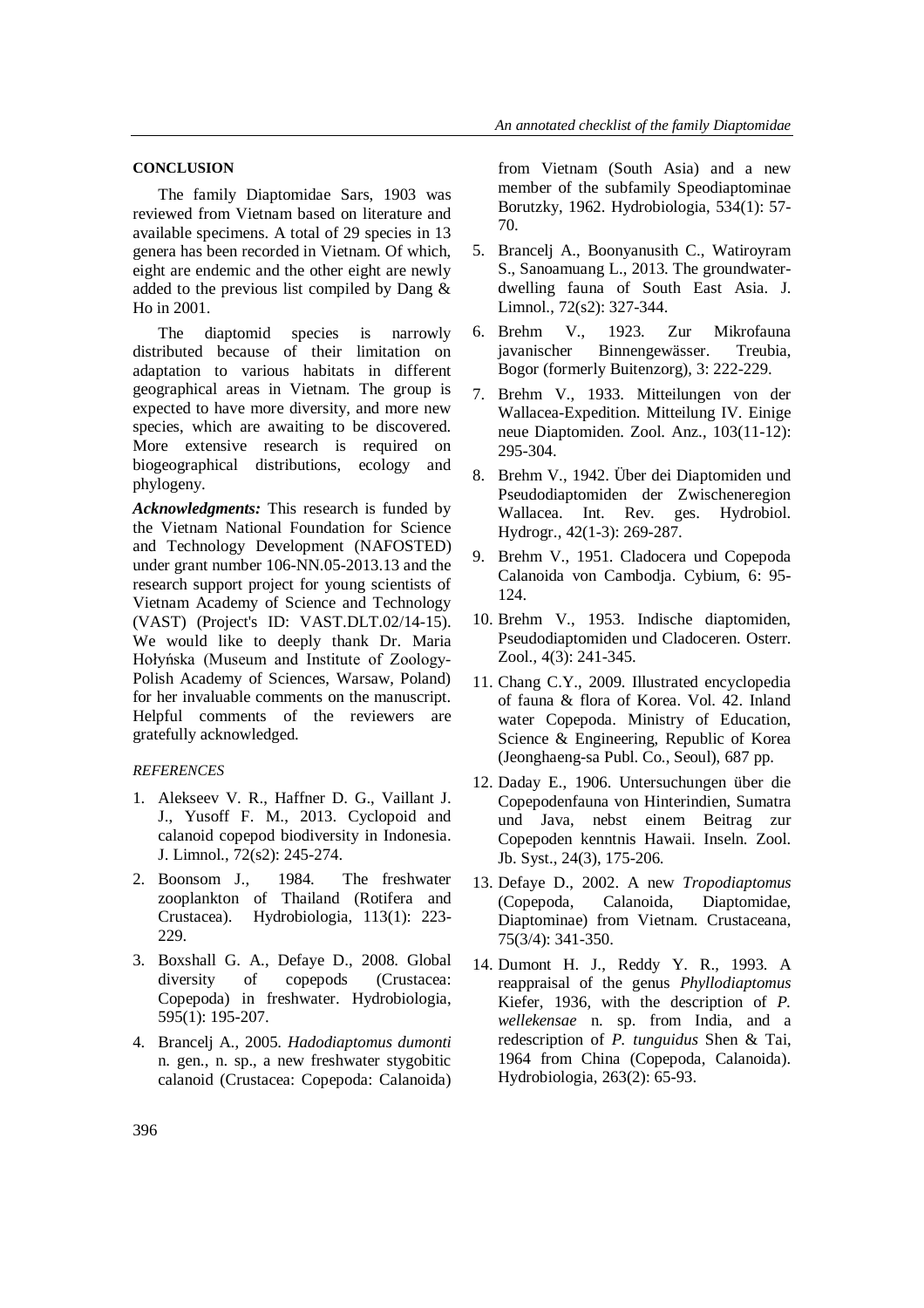- 15. Dumont H. J., Reddy Y. R., 1994. *Phyllodiaptomus praedictus* n. sp. (Copepoda, Calanoida) from Thailand. Hydrobiologia, 273(2): 101-110.
- 16. Dumont H. J., Reddy Y. R., Sanoamuang L., 1996. Description of *Phyllodiaptomus christineae* n. sp. from Thailand, and distinction of two subgenera within *Phyllodiaptomus* Kiefer, 1936 (Copepoda, Calanoida). Hydrobiologia, 323(2): 139- 148.
- 17. Dussart B. H., Defaye D., 2002. World Directory of Crustacea Copepoda of Inland Waters. I - Calaniformes. Backhuys Publishers, Leiden, 276 pp.
- 18. Grochmalicki J., 1915. Beiträge zur Kenntnis der Süßwasserfauna Javas: Phyllopoda, Copepoda und Ostracoda. Bull. Acad. pol. sci. Cracovie, S. B: 217-242.
- 19. Ho Thanh Hai, Tran Duc Luong, Le Hung Anh, 2008. To add two species belonging to Diaptomidae family to the fauna of inland freshwater crustaceans (Calanoida-Copepoda) of Vietnam. Tap chi Sinh hoc, 30(3): 27-32 (in Vietnamese with English summary).
- 20. Kiefer F., 1974. Eine neue Diaptomidenart aus Malaysia (Crustacea: Copepoda: Calanoida). Zool. Anz., 192(5/6): 420-424.
- 21. Kiefer F., 1982. Vergleichende Untersuchungen über Morphologie, Taxonomie und geographische Verbreitung der Arten der Gattung *Tropodiaptomus* Kiefer (Copepoda: Calanoida) aus asiatischen Binnengewässern. Hydrobiologia, 93(3): 223-253.
- 22. Lai H. C., 1986. The freshwater Calanoida (Crustacea, Copepoda) of Indonesia. Indo-Malayan Zool., 3(1): 39-61.
- 23. Lai H. C., Fernando C. H., 1978a. Redescription of *Neodiaptomus botulifer* Kiefer and one of its related species. Hydrobiologia, 59(3): 229-235.
- 24. Lai H. C., Fernando C. H., 1978b. The Freshwater Calanoida (Crustacea: Copepoda) of Singapore and Peninsular Malaysia. Hydrobiologia, 6(2): 113-127.
- 25. Lai H. C., Fernando C. H., 1979. The Malaysian *Tropodiaptomus* (Copepoda: Calanoida) and its distribution. Hydrobiologia, 65(1): 75-81.
- 26. Lai H. C., Fernando C. H., 1980. Zoogeographical distribution of Southeast Asian freshwater Calanoida. Hydrobiologia, 74(1): 53-66.
- 27. Lai H. C., Fernando C. H., 1981. The freshwater Calanoida (Crustacea: Copepoda) of Thailand. Hydrobiologia, 76(1): 161-178.
- 28. Lai H. C., Mamaril A., Fernando C. H., 1979. The freshwater Calanoida (Crustacea: Copepoda) of the Philippines. Crustaceana, 37(3): 225-240.
- 29. Lim R. P., Fernando C. H., 1985. Areview of Malaysian freshwater Copepoda with notes on new records and little known species. Hydrobiologia, 128(1): 71-89.
- 30. Tran Duc Luong, 2012. Nghien cuu Giap xac chan cheo (Copepoda) va Trung banh xe (Rotifera) o cac thuy vuc nuoc ngot noi dia Viet Nam, unpubl., PhD. thesis, Vietnam Academy of Science and Technology, 158 pp. (in Vietnamese).
- 31. Reddy R. Y., 1987. A taxonomic revision of the genus *Allodiaptomus* Kiefer (Copepoda, Calanoida), including the description of a new species from India. Crustaceana, 52(2): 113-134.
- 32. Reddy R. Y., 1994. Copepoda: Calanoida: Diaptomidae. Key to the genera *Heliodiaptomus*, *Allodiaptomus*, *Neodiaptomus*, *Phyllodiaptomus*, *Eodiaptomus*, *Arctodiaptomus* and *Sinodiaptomus*. In: Dumont H. J. F. (ed.) Guides to the Identification of the Microinvertebrates of the Continental Waters of the World 5. SPB Academic Publishing, the Hague, 221 pp.
- 33. Reddy Y. R., Dumont H. J., 1999. Redescription of *Heliodiaptomus elegans*  Kiefer, 1935, a rare south-east Asian calanoid copepod. Hydrobiologia, 394(0): 145-152.
- 34. Reddy Y. R., Sanoamuang L., Dumont J.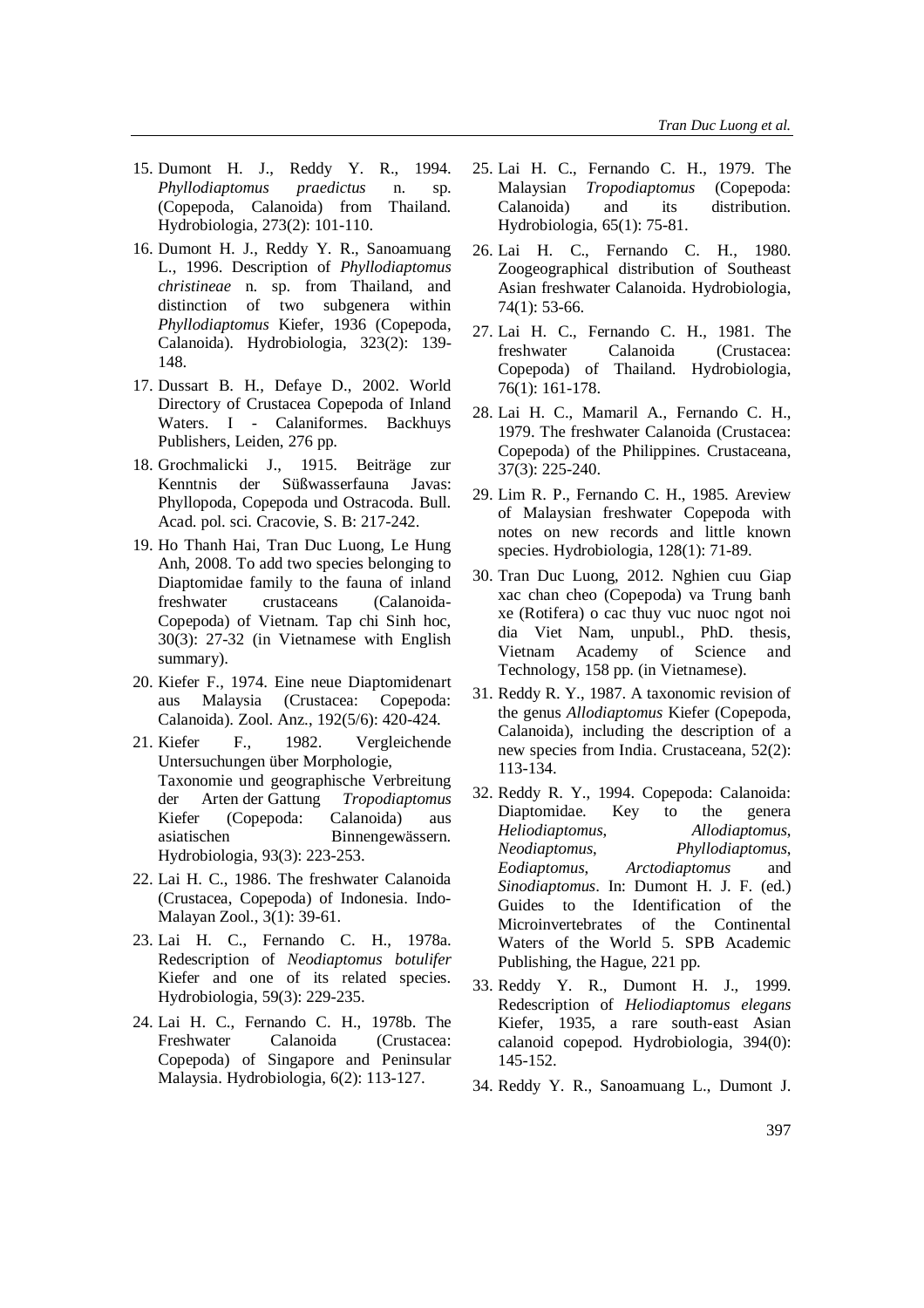H., 1998. A note on the Diaptomidae of Thailand, including redescription of three species and description of a new species (Copepoda, Calanoida). Hydrobiologia, 361(1): 201-223.

- 35. Reddy Y. R., Sanoamuang L., Dumont H. J., 2000. Amended delimitation of *Mongolodiaptomus* against *Neodiaptomus*  and *Allodiaptomus* and redescription of the little known *Mongolodiaptomus uenoi*  (Kikuchi, 1936) from Thailand (Copepoda: Calanoida: Diaptomidae). Hydrobiologia, 418(1): 99-109.
- 36. Rizo E. Z. C., Pascual J. A. F., Dy D. J. B., Labicane L. J. A., Trinidad C. B., Papa R. D. S., 2015. New records of an Invasive Calanoid Copepod, *Arctodiaptomus dorsalis* (Marsh, 1907) in freshwater ecosystems in the Bicol Peninsula (Luzon Is., Philippines). Phil. Sci. Tech., 8(1): 27-30.
- 37. Sanoamuang L., 1999. Species composition and distribution of freshwater Calanoida and Cyclopoida (Copepoda) of north-east Thailand. In: Schram F. R. & Klein J. C. V. (eds.) Crustaceans and Biodiversity Crisis, Brill Academic Publishers, Leiden, I: 217- 230.
- 38. Sanoamuang L., 2001a. Distributions of three *Eodiaptomus* species (Copepoda: Calanoida) in Thailand, with a redescription of *E. draconisignivomi* Brehm, 1952. Hydrobiologia, 453/454(1): 565-576.
- 39. Sanoamuang L., 2001b. *Eodiaptomus phuphanensis* n. sp., a new freshwater copepod (Calanoida: Diaptomidae) from the Phu Phan National Park, Thailand. Int. Rev. Hydrobiol., 86(2): 219-228.
- 40. Sanoamuang L., 2001c. *Mongolodiaptomus dumonti* n. sp., a new freshwater copepod (Calanoida, Diaptomidae) from Thailand. Hydrobiologia, 448(1): 41-52.
- 41. Sanoamuang L., Athibai S., 2002. A new species of *Neodiaptomus* (Copepoda, Diaptomidae) from temporary waters in northeast Thailand. Hydrobiologia, 489(1): 71-82.
- 42. Sanoamuang L., Sivongxay N., 2004.

Description of *Eodiaptomus phuvongi* n. sp. (Copepoda, Calanoida) from Thailand and Laos. Crustaceana, 77(10): 1223-1236.

- 43. Sanoamuang L., Teeramaethee J., 2006. *Phyllodiaptomus thailandicus*, a new freshwater copepod (Copepoda, Calanoida, Diaptomidae) from Thailand. Crustaceana, 79(4): 475-487.
- 44. Sanoamuang L., Yindee W., 2001. A new species of *Phyllodiaptomus* (Copepoda, Diaptomidae) from northeast Thailand. Crustaceana, 74(5): 435-448.
- 45. Shen C. J., Song D. X., 1979. Calanoida. In: Shen C. J. and Fauna Editorial Committee (eds.) Freshwater Copepoda. Fauna Sinica, Crustacea. Science Press, Beijing, pp. 53- 163 (in Chinese).
- 46. Shen C. J., Tai A. Y., 1962. The copepoda of the Wu-li lake, Wu-sih, Kiangsu province. I. Calanoida. Acta Zool. Sinica, 14(1): 99-118 (in Chinese with English summary).
- 47. Shen C. J., Tai A. Y., 1964a. Descriptions of eight new species of freshwater Copepoda (Calanoida) from delta of the Pearl river, South China. Acta Zool. Sinica, 16(2): 225-246 (in Chinese with English summary).
- 48. Shen C. J., Tai A. Y., 1964b. Copepoda of Hsi-Song-Pang-Na Tai autonomous county and vicinity, Yannan province. Acta Zool. Sinica, 16(3): 440-463 (in Chinese with English summary).
- 49. Shen C. J., Tai A. Y., 1965. Descriptions of six new species of freshwater Copepods chiefly from the pearl river delta, South China. Acta Zootaxon. Sinica, 2(2): 126- 140 (in Chinese with English summary).
- 50. Dang Ngọc Thanh, 1977. New diaptomid crustacean from Vietnam. Tap chi Sinh vat-Dia hoc, XV(4): 97-99 (in Vietnamese with English summary).
- 51. Dang Ngoc Thanh, Thai Tran Bai, Pham Van Mien, 1980. Dinh loai dong vat khong xuong song nuoc ngot bac Viet Nam. Science and Technics Publishing House, 573 pp. (in Vietnamese).